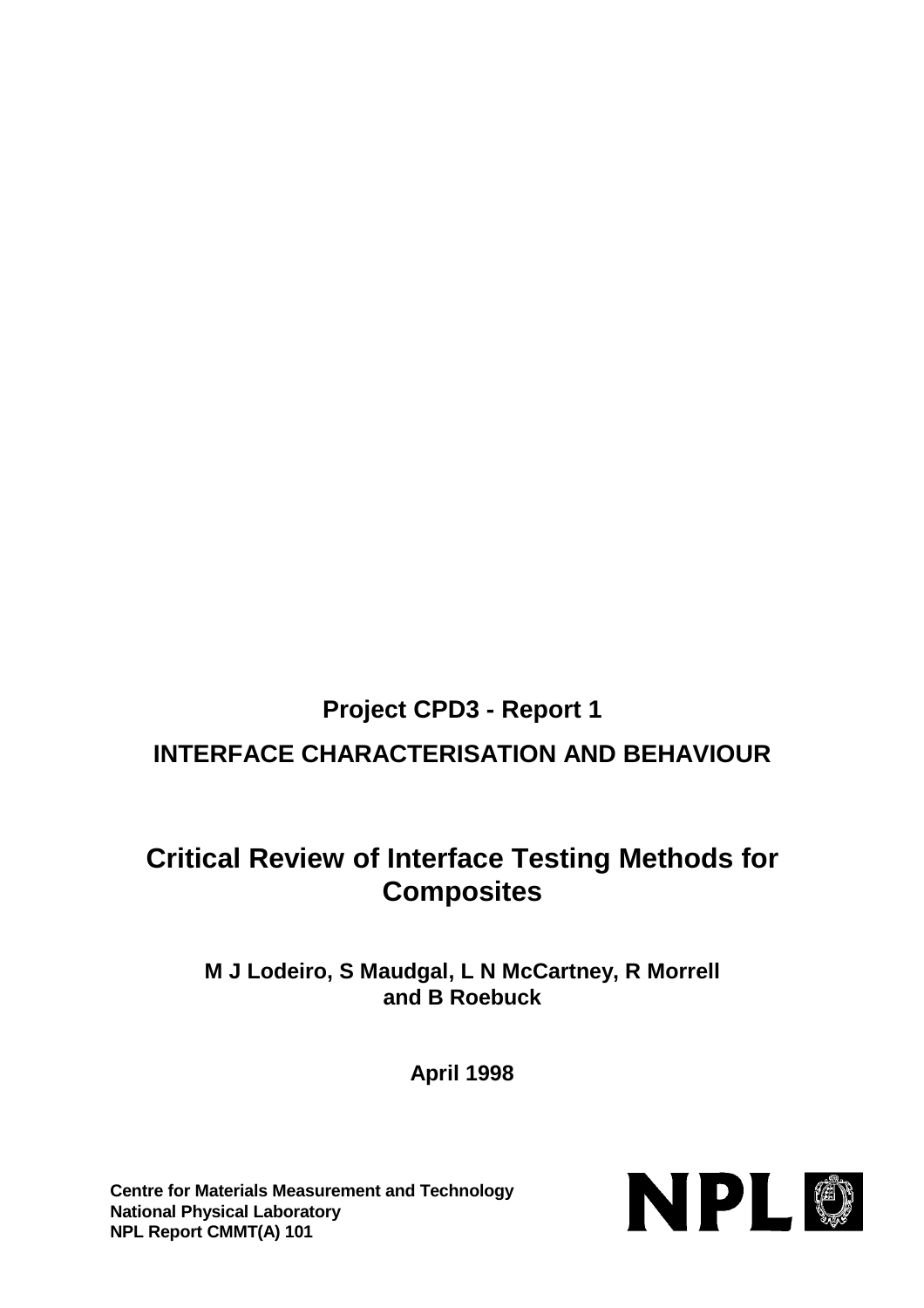## **Critical Review of Interface Testing Methods for Composites**

#### **M J Lodeiro, S Maudgal, L N McCartney, R Morrell and B Roebuck Centre for Materials Measurement & Technology National Physical Laboratory Teddington Middx TW11 0LW, UK**

## **ABSTRACT**

This report provides an assessment of the test methods and models suitable for characterising the nature and degree of interface adhesion in composite materials, in order to ascertain the impact on full composite behaviour. All material classes are evaluated: polymer, metal and ceramic matrix composites. Particular emphasis has been placed on the key issues associated with each of the tests and their ability to provide reliable, quantitative data. Mechanical tests used to measure a 'characteristic' interface parameter, such as shear/tensile strength or fracture energy, are identified. The measurement of surface roughness, physical wetting and chemical species contributing to interfacial adhesion have also been considered.

The preliminary review demonstrates the complexity of the effects of specimen preparation, experimental procedures, data reduction models and failure modes associated with the mechanical test methods. Similarly, the assessment of the physico-chemical evaluation techniques shows that these properties are often difficult to quantify and to incorporate into a full interface model for predicting the interfacial properties and subsequently composite performance.

The review highlights several important issues. There is no single ideal or universally applicable interface test technique. No standard test methods exist, although it is recognised that the geometry of the test-pieces and the conditions of the test affect the measured results, contributing to the variability of published data and the difficulty associated with making comparisons between them. There is doubt about which interface property to measure and how best to analyse the test data. In general, the tests are well-documented and researched, but further refinement is necessary. The most satisfactory methods appear to be the fragmentation test for polymer matrix composites and the push-through/push-back test for metal and ceramic matrix composites. Atomic force microscopy, wetting angle, differential scanning calorimetry and dynamic mechanical thermal analysis techniques show the best potential from the physico-chemical measurement methods available.

The report was prepared as part of the research undertaken at NPL for the Department of Trade and Industry funded project on "Composite Performance and Design - Interface Characterisation and Behaviour".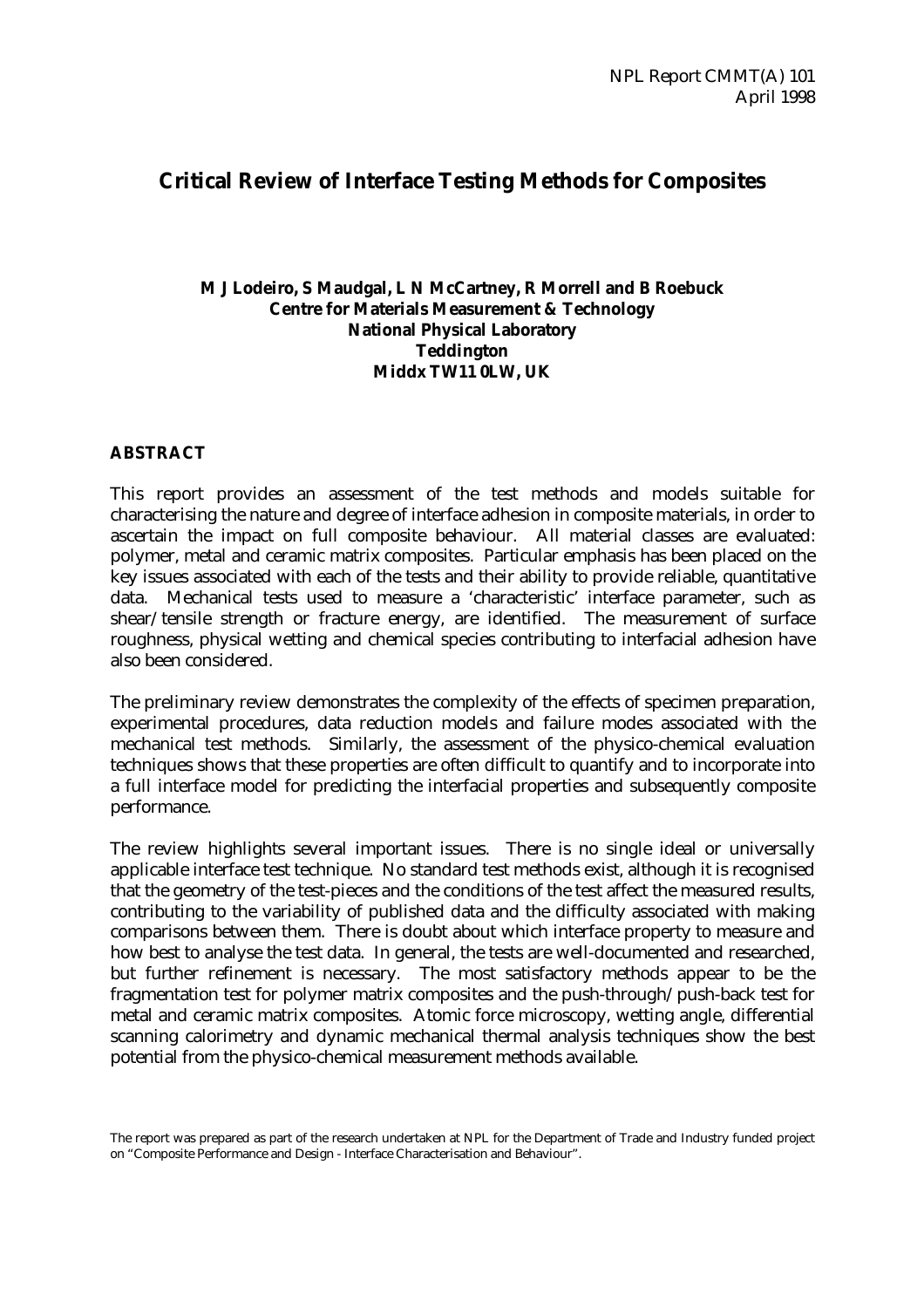Crown copyright 1998 Reproduced by permission of the Controller of HMSO

ISSN 1361 - 4061

 National Physical Laboratory Teddington, Middlesex, UK, TW11 0LW

No extract from this report may be reproduced without the prior written consent of the Managing Director, National Physical Laboratory; the source must be acknowledged

 Approved on behalf of Managing Director, NPL, by Dr C Lea, Head of Centre for Materials Measurement and Technology.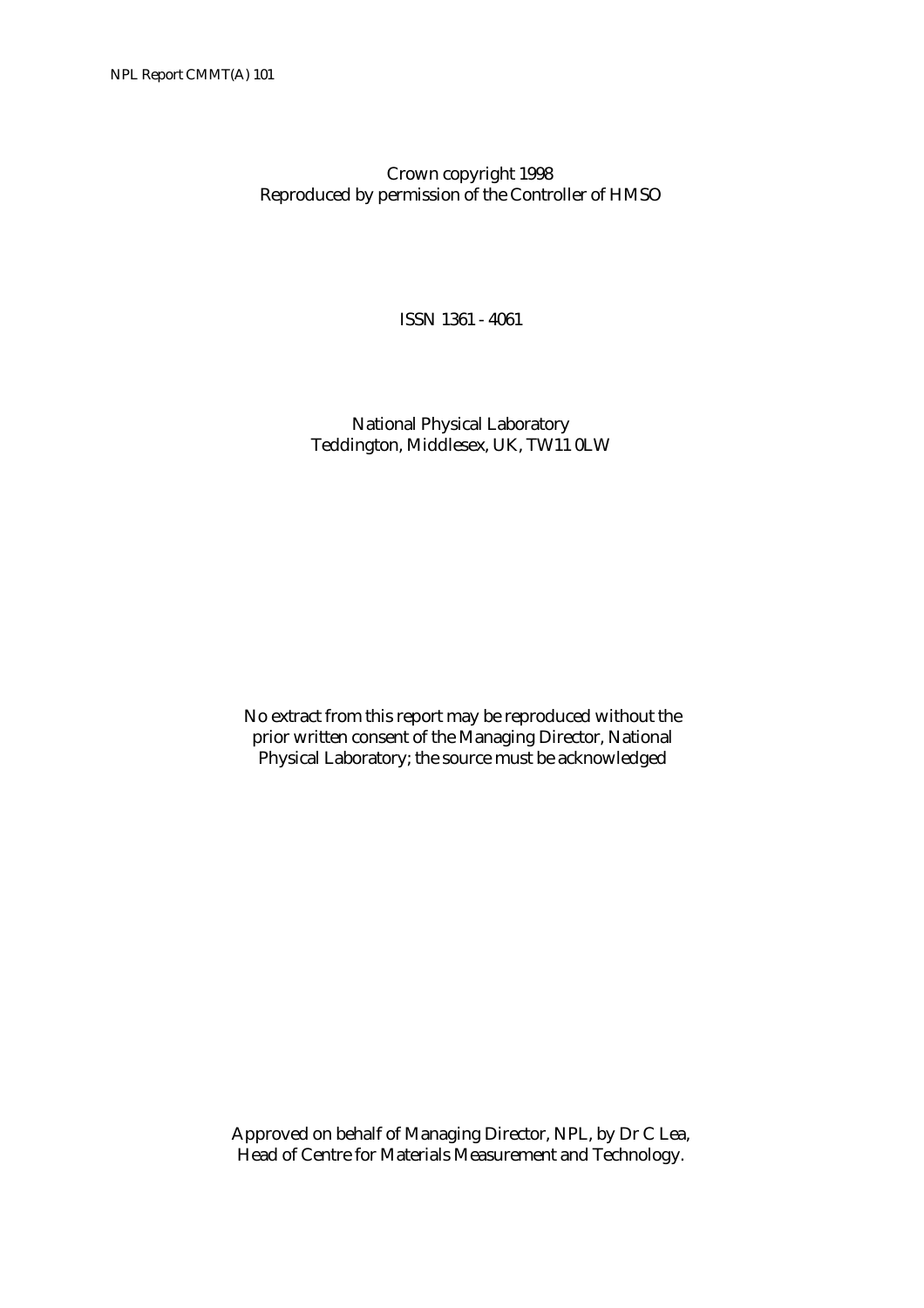## **CONTENTS**

| 1                       |            |                                                                   |  |
|-------------------------|------------|-------------------------------------------------------------------|--|
| $\boldsymbol{2}$        |            |                                                                   |  |
| $\bf{3}$                |            | MECHANICAL TEST METHODS FOR THE CHARACTERISATION OF THE INTERFACE |  |
|                         |            |                                                                   |  |
|                         | 3.1        |                                                                   |  |
|                         |            |                                                                   |  |
|                         |            | 3.1.1.1                                                           |  |
|                         |            |                                                                   |  |
|                         |            |                                                                   |  |
|                         |            |                                                                   |  |
|                         | 3.2        |                                                                   |  |
|                         | 3.3        |                                                                   |  |
| $\overline{\mathbf{4}}$ |            | CHEMICAL AND PHYSICAL TEST METHODS FOR THE DETERMINATION OF       |  |
|                         |            | THE NATURE OF FIBRE SURFACES AND FIBRE/MATRIX INTERACTIONS 10     |  |
|                         | 4.1        |                                                                   |  |
|                         | 4.2        |                                                                   |  |
|                         | 4.3        |                                                                   |  |
|                         | 4.4        |                                                                   |  |
|                         | 4.5        |                                                                   |  |
| $\mathbf 5$             |            | STRENGTH MEASUREMENTS IN CONTINUOUS FIBRE<br><b>INTERFACE</b>     |  |
|                         |            |                                                                   |  |
|                         | 5.1        |                                                                   |  |
|                         | 5.2        |                                                                   |  |
|                         |            |                                                                   |  |
|                         |            |                                                                   |  |
|                         |            |                                                                   |  |
|                         |            |                                                                   |  |
|                         |            |                                                                   |  |
|                         | 5.3        |                                                                   |  |
|                         | 5.4        |                                                                   |  |
| 6                       |            |                                                                   |  |
|                         |            |                                                                   |  |
|                         |            |                                                                   |  |
|                         |            |                                                                   |  |
|                         |            | 6.1.2.1                                                           |  |
|                         |            | 6.1.2.2                                                           |  |
|                         |            | 6.1.2.3                                                           |  |
|                         |            | 6.1.2.4                                                           |  |
|                         |            | 6.1.2.5                                                           |  |
|                         | 6.2<br>6.3 |                                                                   |  |
|                         |            |                                                                   |  |
| 7                       |            |                                                                   |  |
|                         | 7.1        |                                                                   |  |
|                         |            | 7.1.1                                                             |  |
|                         |            |                                                                   |  |
|                         |            |                                                                   |  |
|                         | 7.2        |                                                                   |  |
|                         |            |                                                                   |  |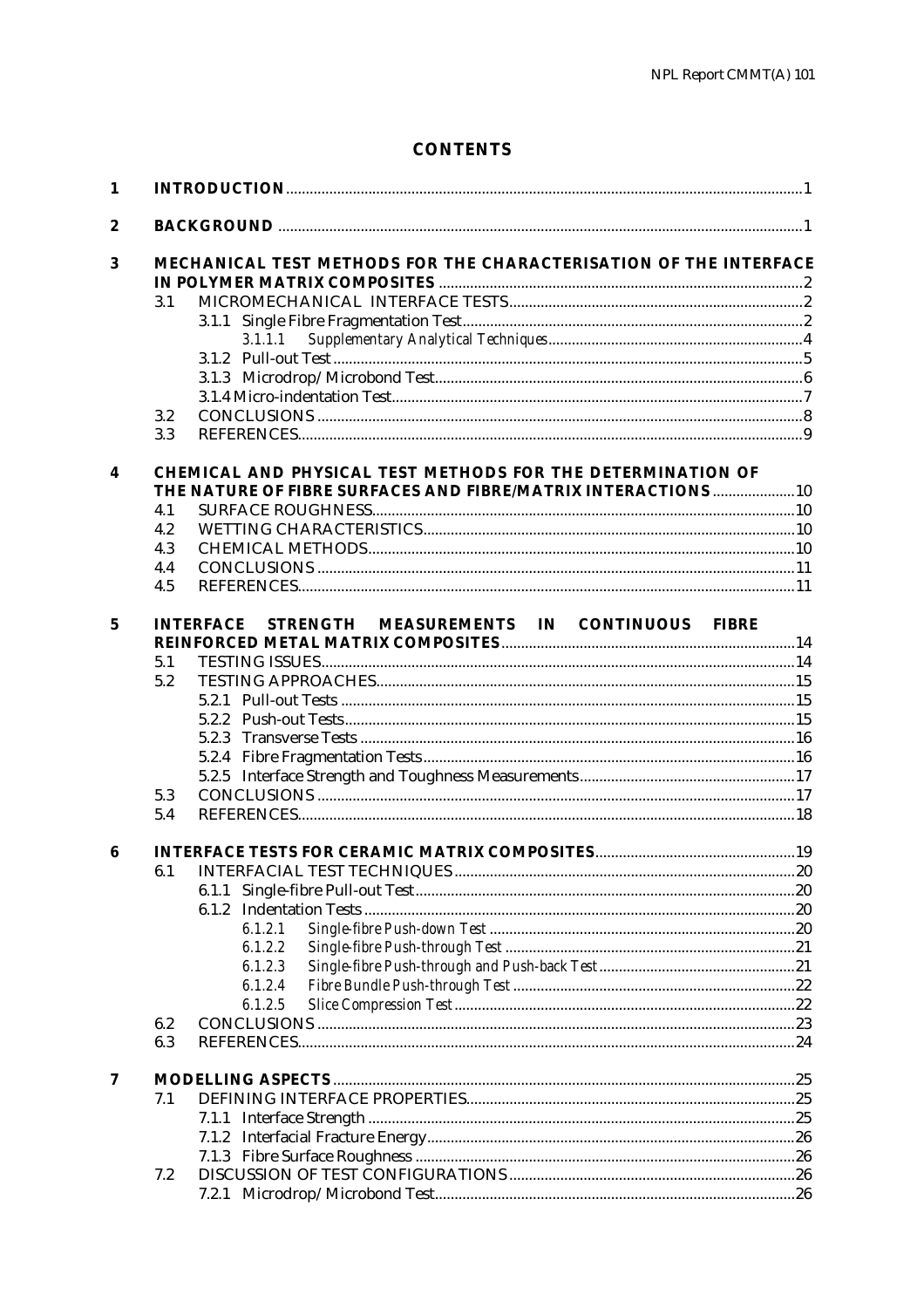|   | 73 |  |  |  |  |  |  |
|---|----|--|--|--|--|--|--|
|   | 74 |  |  |  |  |  |  |
|   |    |  |  |  |  |  |  |
| 8 |    |  |  |  |  |  |  |
|   |    |  |  |  |  |  |  |
|   |    |  |  |  |  |  |  |
|   |    |  |  |  |  |  |  |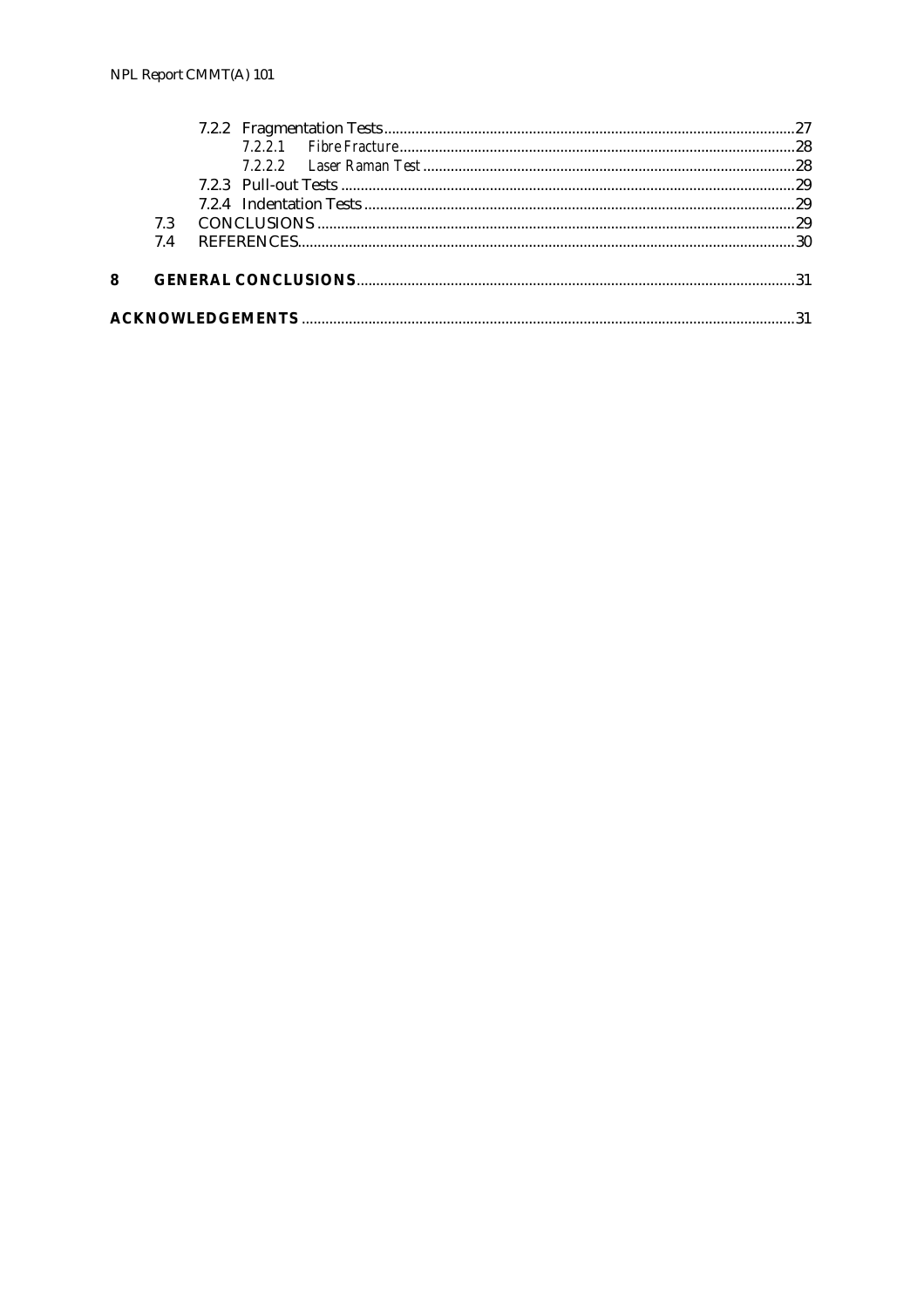## **1 INTRODUCTION**

'Interface characterisation and behaviour' is one of five projects that comprise the DTI Materials Measurement Programme on Composites Performance and Design (CPD). A review of interface test and analysis methods for polymer, metal and ceramic composite materials has been carried out. This report presents the information and conclusions reached during the course of this initial review stage.

The report is split into five, individually authored, sections:

- Section 3 : Mechanical test methods for the characterisation of the interface in polymer matrix composites - M J Lodeiro
- Section 4 : Chemical and physical test methods for the determination of the nature of fibre surfaces and fibre/matrix interactions - S Maudgal
- Section 5 : Interface strength measurements in metal matrix composites B Roebuck
- Section 6 : Interface tests for ceramic matrix composites R Morrell
- Section 7 : Modelling aspects L N McCartney

The mechanical tests are assessed in terms of their material compatibility, the data generated, ease of use, consistency of data, data reduction requirements and stress uniformity. The 'fitness for purpose' of the physical and chemical methods is evaluated. The models are discussed in terms of their accuracy, simplicity and comprehensiveness in covering all the many parameters affecting the interface in composite materials (not included are methods for assessing interface integrity). Each section is self-contained, including conclusions, tables, diagrams and references (denoted by [ ] in the text) relevant to the section theme. A final section summarises the general conclusions of the document.

## **2 BACKGROUND**

The properties of the interface between a matrix and reinforcing fibre, plays an important role in determining the mechanical properties and behaviour of composites. unidirectional fibre reinforced composite materials exhibit significantly different behaviour when comparing axial properties to those measured transversely. During loading, the transverse properties are degraded more than axial properties because of interface failure. The development of a strong interface helps to maintain off-axis properties during loading and to reduce the rate of accumulation of damage.

For most polymer and metal matrix composites, the requirement is for a very strong interface so that the properties of the composite become susceptible to microstructural damage formation only at relatively high loading. For brittle (glass or ceramic) matrix composites, interface debonding is preferable, delaying the onset of fibre failure when the composite is loaded axially and leading to increased strength and energy absorption during the fracture process.

The interface is also important in determining long-term property retention for both fatigue and environmental endurance. For polymer matrix composites, the resistance of the interface to moisture or aggressive environments affects the durability of the composite properties. For ceramic and metal matrix composites, the stability of the interface at elevated temperatures is critical to their performance.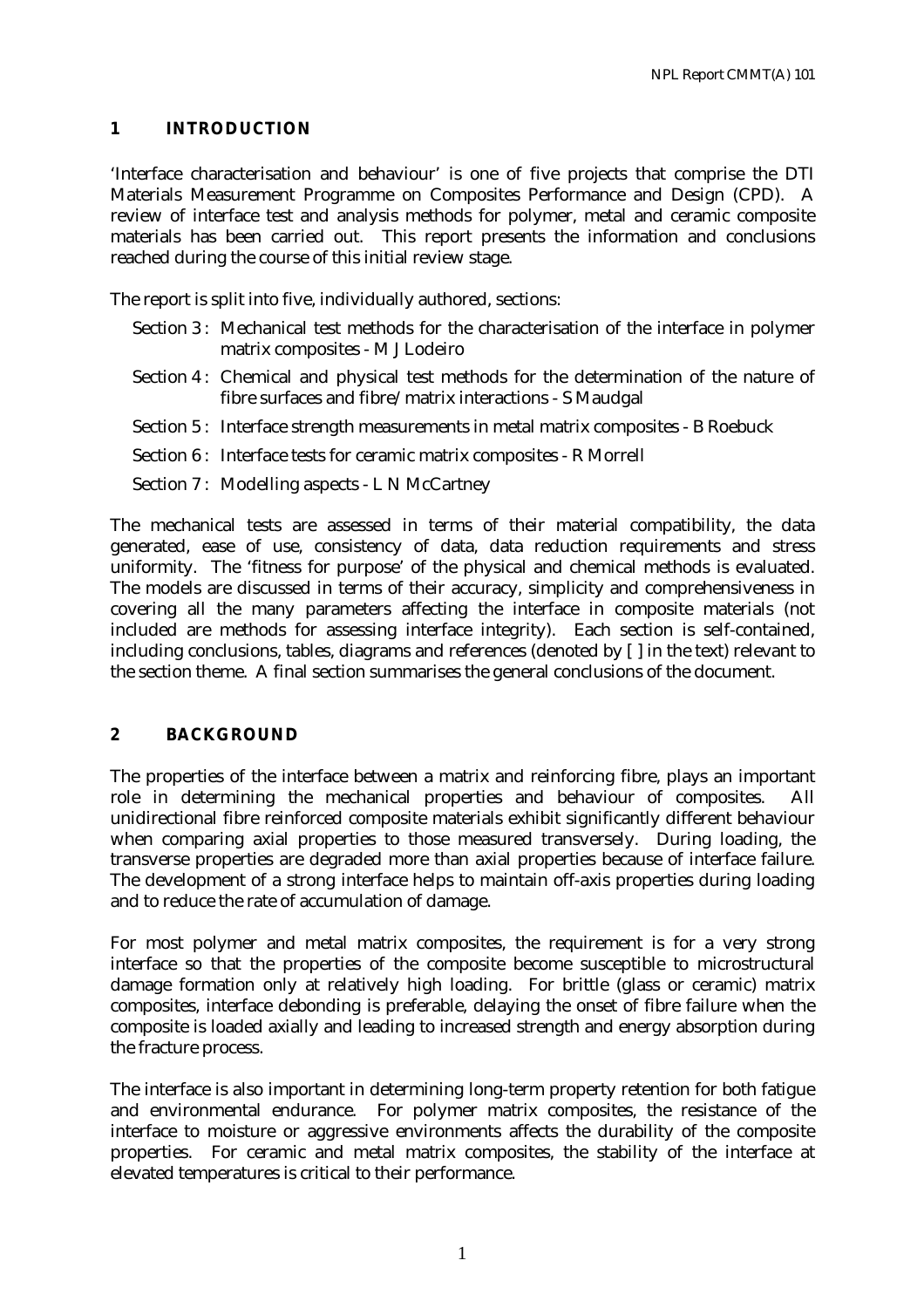## **3 MECHANICAL TEST METHODS FOR THE CHARACTERISATION OF THE INTERFACE IN POLYMER MATRIX COMPOSITES**

Traditionally coupon tests have been used to investigate the interfacial properties of polymer matrix composites (PMCs), indirectly. Those most strongly affected by the interface include: longitudinal compression, short beam shear, longitudinal and transverse flexure, inplane shear (±45° tension, Iosipescu, etc.), transverse tension and mode I and II fracture toughness.

Although these tests yield qualitative and quantitative information that can be used to determine the relative degree of interfacial adhesion, they do not isolate the mechanical parameters affecting the interface alone from the contributions of the other constituents to the measured strength. They are thus unable to provide a definitive quantitative value for interfacial adhesion [1].

## 3.1 MICROMECHANICAL INTERFACE TESTS

Several test geometries employing single fibres have been developed in order to provide reliable and reproducible methods of measuring fibre-matrix adhesion. These tests have several benefits:

- eliminating the complicating effects of multiple fibre interactions,
- enabling full control of:
	- specimen preparation,
	- experimental parameters,
- simplifying modelling requirements,
- using small amounts of material (ideal for ensuring uniform environmental exposure and rapid environmental ageing),
- availability of additional *in-situ* techniques to aid test analysis:
	- Raman spectroscopy,
	- scanning electron microscopy,
	- acoustic emission,
	- photoelastic microscopy.

There is, however, a large degree of variability in:

- the detailed nature of the specimen geometry/dimensions employed,
- the specimen fabrication procedure,
- the test equipment and testing procedures used,
- the data recorded during/after the test,
- the data reduction analyses adopted.

## 3.1.1 Single Fibre Fragmentation Test

This test consists of a single fibre aligned axially in a dogbone resin coupon, loaded in tension. The tensile load applied is transferred to the fibre through shear transfer at the interface. As loading proceeds the tensile forces exerted on the fibre exceed its tensile strength and the fibre breaks, first at its weakest point (largest flaw) and then at successively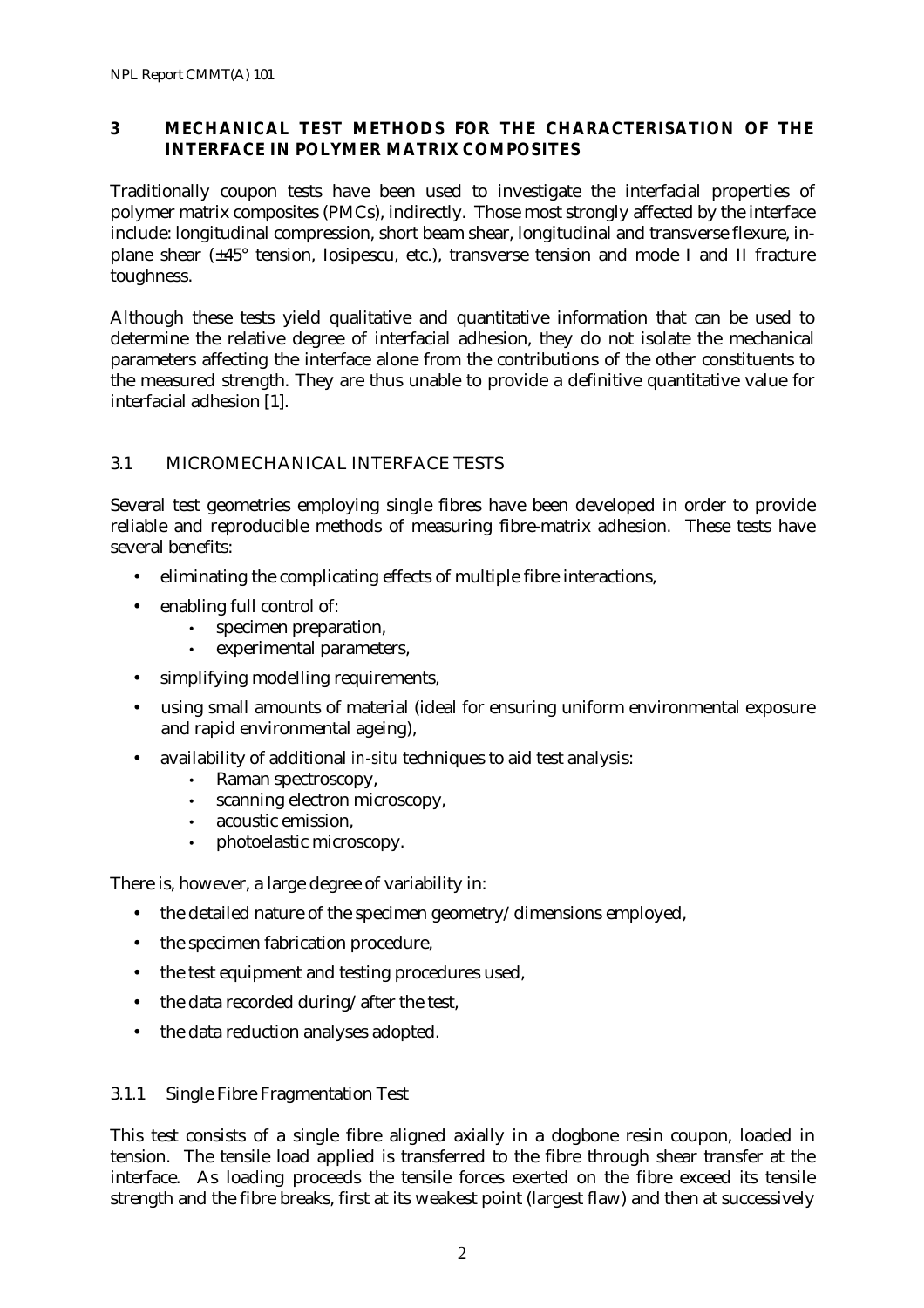weak points (smaller flaws). The embedded fibre fractures into shorter lengths as the test continues and the stress gradients on the fibre ends begin to merge (Figure 3.1). This fragmentation process halts when the shear stress transfer through the interface can no longer build up enough tensile stress within a fragment to cause any further failures. This is termed the saturation point and the corresponding maximum final fragment length of the fibre is termed the critical length (affected by flaw size, density and distribution) [2].



**Figure 3.1 - Fragmentation specimen geometry and associated axial fibre tensile stress distribution of fragments.** 

The number and spacing of fibre breaks are recorded with respect to the load/strain applied to the specimen, either continuously or at intervals, until saturation. The experimental data are presented as plots of cumulative number of fragments with applied strain or as histograms of fragment length [3]. The test is normally accompanied by single fibre strength tests performed at various gauge lengths to ascertain the relationship between fibre length and strength. These data are used to extrapolate to the strengths of the very short fragment lengths achieved at saturation, using statistical methods. The specimen dimensions vary from 43-130 mm long, 10-25 mm wide and 0⋅2-3 mm thick.

There is a great diversity of reduction methods and models for analysing the experimental data. The most common/simplest analysis is:

$$
l_c = \frac{d \sigma_f}{2 \tau_i}
$$
 
$$
\tau_i
$$
-interfacial shear strength, 
$$
\sigma_f
$$
- fibre strength at critical length

Failure at the interface is mode II dominated superimposed by radial compression caused by the Poisson's contraction of the matrix onto the fibre [4, 5, 6]. For weak interfaces, frictional slip or interfacial cracking occurs. For strong interfaces, matrix cracking may occur in the vicinity of the fibre breaks, in conjunction with yielding for ductile matrices or catastrophic specimen failure for brittle matrices.

Several useful variations to the conventional single fibre fragmentation test geometry and analysis have been developed. These include:

- (a) **the coaxial geometry fragmentation test** extends applicability to brittle resin systems which cannot successfully achieve saturation. A thin coating of the brittle resin of interest is applied to the surface of the fibre prior to being encased in a tough resin dogbone specimen [4, 7];
- (b) **the multi-fibre fragmentation test** consists of several continuous fibres aligned in parallel, at pre-defined inter-fibre spacings, in a dogbone specimen. This is useful for analysing fibre-fibre interactions [8];
- (c) **the strand test** prepared with fibre tows rather than single fibres, aligned parallel or perpendicular to the dogbone specimen axis [9];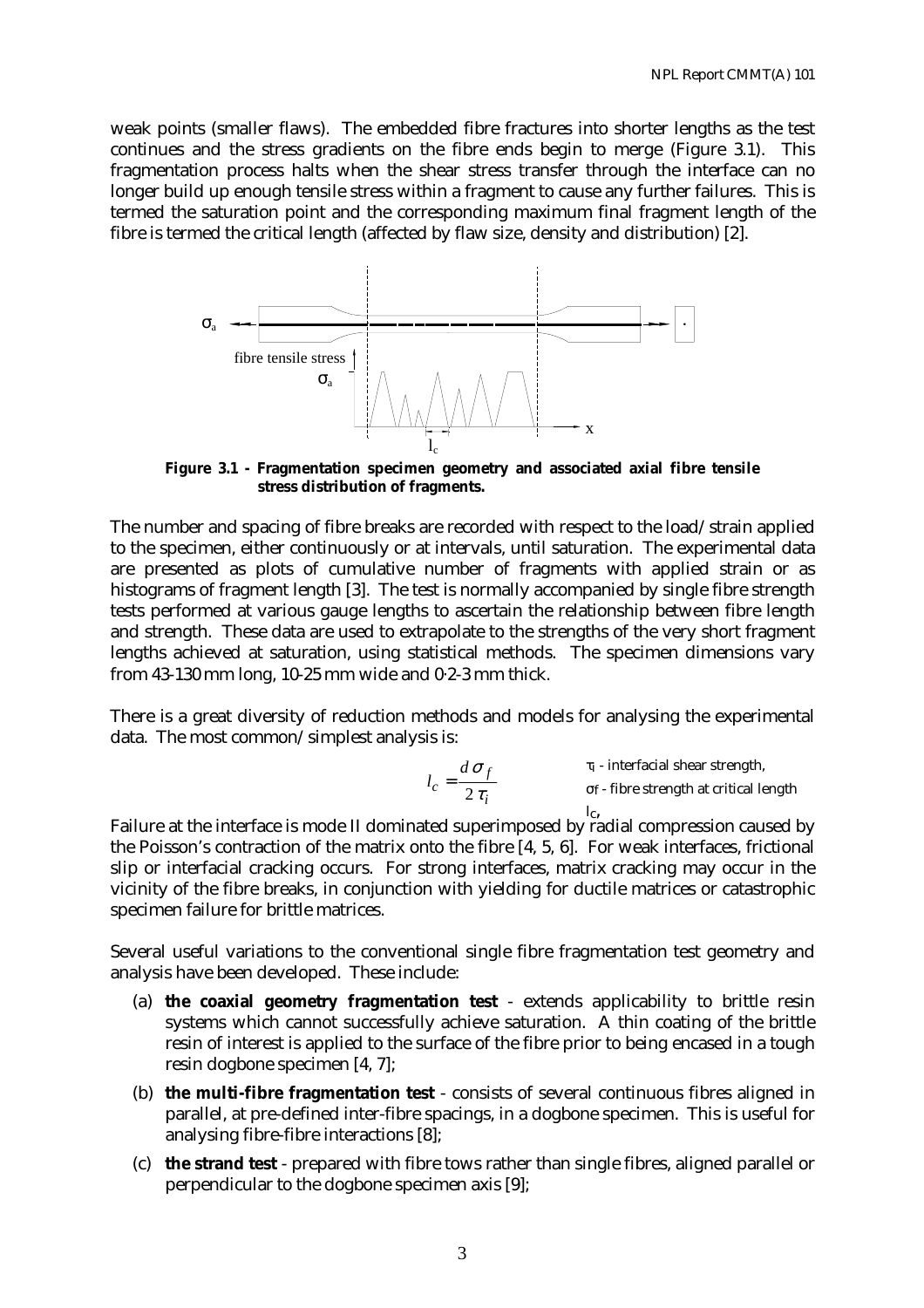(d) **the** *in-situ* **fibre strength test** - performed using the fragmentation test specimen to provide data on the strength of fibres whilst embedded in the matrix of interest [3].

| <b>Advantages</b>                                         | <b>Disadvantages</b>                                                                         |
|-----------------------------------------------------------|----------------------------------------------------------------------------------------------|
| · Simple specimen handling.                               | • Indirect method of interface loading                                                       |
| • Large statistical sampling of the interface.            | • Time consuming:                                                                            |
| • Replicates the stress transfer characteristics in real  | • specimen preparation,                                                                      |
| composites.                                               | • testing and data collection,                                                               |
| • Critical length is sensitive to and reflects changes in | · data analysis.                                                                             |
| the level of fibre-matrix adhesion.                       | · Additional fibre strength tests required.                                                  |
| · Energy and fracture mechanics analysis methods          | • Limited material applicability (tough, high strain to                                      |
| being developed which do not require specimen             | failure matrices).                                                                           |
| saturation.                                               | . Highly complex/non-uniform stress state at the                                             |
| methods<br>• Variety<br>of<br>available<br>for            | interface:                                                                                   |
| observing/analysing failure processes directly:           | • interfacial shear stress concentration near                                                |
| • acoustic emission.                                      | fragment ends,                                                                               |
| · photoelasticity,                                        | • neighbouring fractures,                                                                    |
| • Raman spectroscopy.                                     | • affected by fibre pre-tension,                                                             |
| • Useful variations on the fragmentation test provide     | · sensitive to level of interface adhesion.                                                  |
| additional/complementary information:                     | · Multiple failure events:                                                                   |
| • coaxial test,                                           | • interfacial debonding,                                                                     |
| • multi-fibre test,                                       | • matrix cracking                                                                            |
| • strand test.                                            | · plastic yielding,                                                                          |
| · in-situ fibre strength test.                            | • frictional slip.                                                                           |
|                                                           | • Does not allow determination of the coefficient of                                         |
|                                                           | friction/interface pressure.                                                                 |
|                                                           | · Interfacial shear strength value depends on the                                            |
|                                                           | constituent properties.                                                                      |
|                                                           | · Relationship between critical fibre length and                                             |
|                                                           | average fragment length unknown.                                                             |
|                                                           | • Extrapolation of Weibull fibre strength data to short                                      |
|                                                           | fragment strengths is not understood.<br>· High radial compression stresses can give rise to |
|                                                           | overestimated interfacial strengths.                                                         |
|                                                           | • Premature fragmentation of hygrothermally aged                                             |
|                                                           | samples; changes in residual stresses due to                                                 |
|                                                           | environmental conditioning                                                                   |
|                                                           |                                                                                              |

#### *3.1.1.1 Supplementary Analytical Techniques*

The fragmentation method can be evaluated with the aid of a variety of additional techniques, which are increasingly being used with the other interface tests. These techniques help to assess and distinguish failure events, evaluate stress/strain profiles and allow a greater understanding of the failure processes associated with each test. These include:

- (i) **Raman spectroscopy** a Raman spectrum can be obtained from materials which inelastically scatter light. Using the well-defined relationship between the peak frequency position of a strain sensitive Raman band and the applied strain, the true axial strain distribution in an embedded fibre can be determined at the microscopic level (limited to non-amorphous reinforcement with strong Raman signals and transparent matrices) [10].
- (ii) **acoustic emission** employed for the detection of interfacial debonding events and the detection and location of fibre fracture. This technique permits continuous monitoring of the fragmentation test and extends its application to opaque resins and fibrillar breaks (detection of relevant signal from noise may be difficult) [2, 11].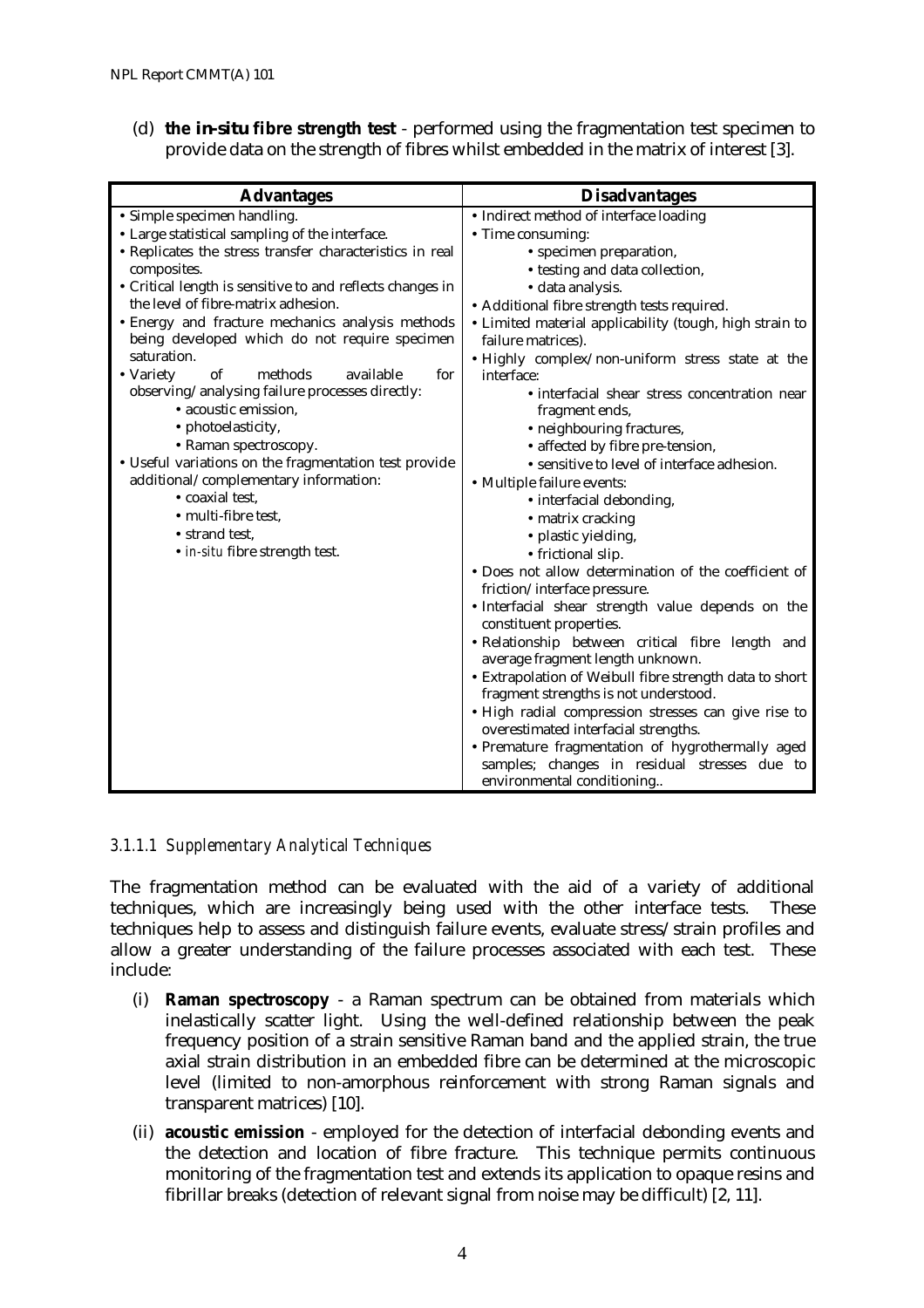(iii) **photoelasticity** - used extensively to monitor failure processes in the single fibre fragmentation test (applicable to transparent matrices which are birefringent under the application of external load) [2].

#### 3.1.2 Pull-out Test

This test consists of a fibre embedded in a matrix block of known geometry (Figure 3.2). A steadily increasing force is applied to the free end of the fibre in order to pull it out of the matrix. The fibre may be pulled out of a resin disk, block or droplet [2]. This test shows great variation in geometry and specimen fabrication procedure.



#### **Figure 3.2 - Pull-out specimen geometries showing fibre embedded lengths and different geometries and loading configurations: (a) matrix block sample (i) restrained from above and (ii) restrained from below; and (b) matrix droplet sample.**

A test device optimised for stiffness encourages stable crack propagation [12]. The maximum load achieved is usually defined as the debonding force. Data are presented as plots of debonding force versus embedded length. The embedded lengths achievable range from  $30-500 \mu m$ .

In its simplest form, the interface shear strength is calculated using a balance of forces:

$$
\tau_i = \frac{F}{\pi d l_e}
$$
\n
$$
\tau_i = \frac{F}{\pi d l_e}
$$
\n
$$
\tau_i - \text{interfacial shear strength},
$$
\n
$$
\tau_i - \text{interfacial shear strength}
$$

τi - interfacial shear strength,

d - fibre diameter.

A mode I dominated, mixed mode failure is initiated (due in part to the Poisson contraction of the fibre away from the surrounding matrix) [6]. Subsequent interfacial crack propagation may be rapid or stable depending on the system stiffness. After debonding, friction at the interface must be overcome for pull-out to proceed. Strongly bonded interfaces, may fail initially within the resin meniscus, leaving a conical residue on the fibre, followed by interfacial debonding.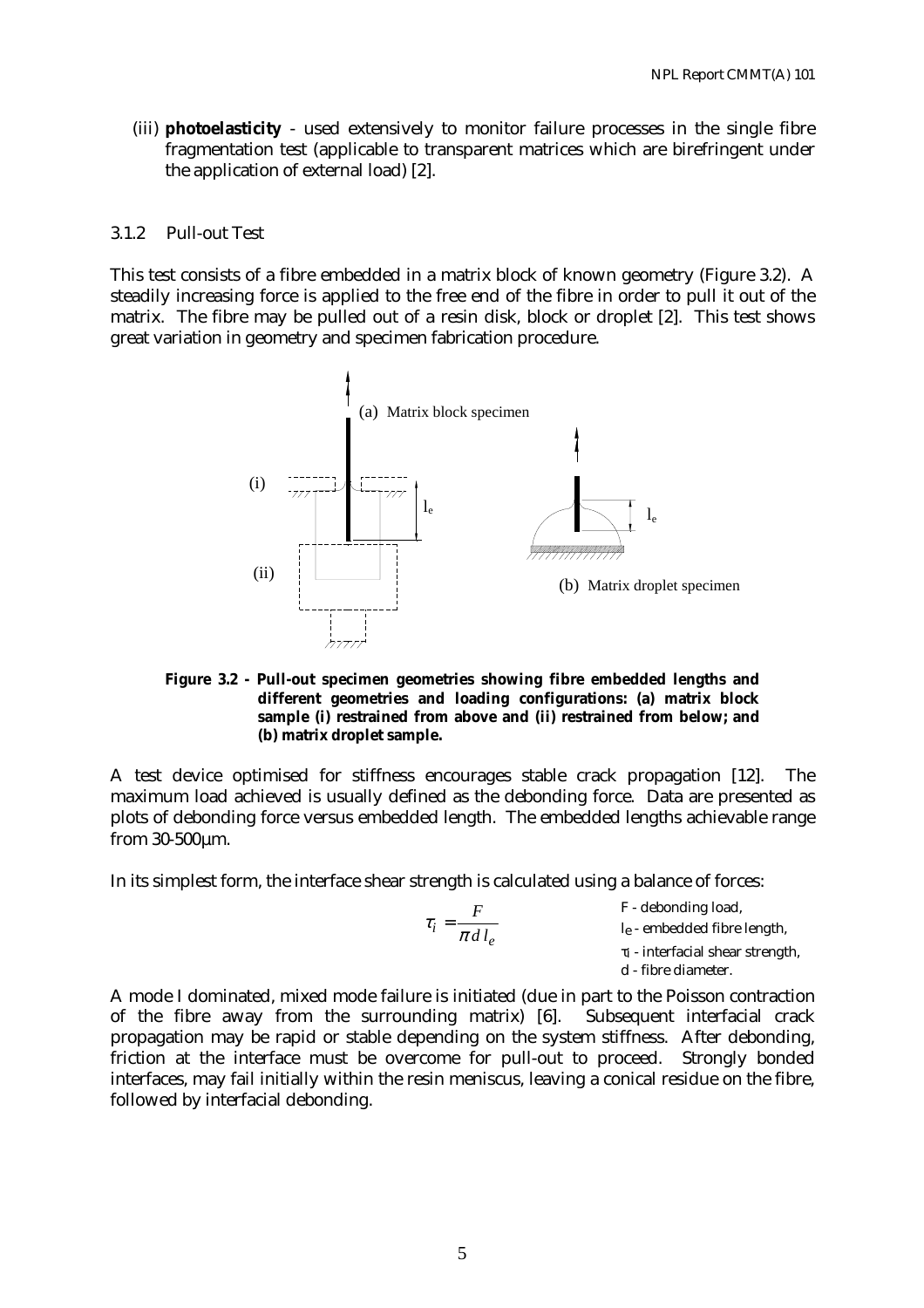| <b>Advantages</b>                               | <b>Disadvantages</b>                                                           |
|-------------------------------------------------|--------------------------------------------------------------------------------|
| • Direct method of loading interface.           | • Difficult specimen preparation and handling.                                 |
| · Single force value recorded at failure.       | • Variability in specimen geometry and fabrication                             |
| • Applicable to most fibre-matrix combinations. | procedure.                                                                     |
| • Simple test to perform.                       | • Highly complex/non-uniform stress state at interface:                        |
| • Simple basic analysis.                        | • high shear stress concentration near point of                                |
| · Provides information on friction coefficients | fibre entry into matrix,                                                       |
| and shrinkage pressures.                        | · lower shear stress concentration at embedded<br>fibre end,                   |
|                                                 | • affected by elevated meniscus and embedded<br>fibre length.                  |
|                                                 | • Restrictions on embedded length:                                             |
|                                                 | • lower bound due to meniscus formation,                                       |
|                                                 | • upper bound limited by fibre strength.                                       |
|                                                 | • Large scatter obtained.                                                      |
|                                                 | • Single data point per test.                                                  |
|                                                 | • Local interface measurement.                                                 |
|                                                 | • Meniscus failures are invalid.                                               |
|                                                 | • Test device stiffness affects nature of failure and results.                 |
|                                                 | · Radial stresses on fibre change with thermal and                             |
|                                                 | moisture expansion mismatch between fibre, resin and                           |
|                                                 | holder; fibre strength degradation due<br>resin<br>to<br>environmental ageing. |

3.1.3 Microdrop/Microbond Test

This is a specific type of pull-out test which aims to deal with some of the limitations/problems of the conventional pull-out test. A droplet of cured resin is formed axisymmetrically on a fibre. A shear force is applied to the interface via an adjustable pair of knife edges (flat-ended, bevelled or semi-circular) exerting a downward force on the droplet causing debonding (Figure 3.3) [2, 5].



#### **Figure 3.3 - Microdrop specimen geometry showing fibre embedded length.**

The data are presented in the form of debonding force (maximum load) versus embedded length plots. The droplet lengths vary from 40 to 200 $\mu$ m. Again, as in the fibre pull-out test, the interfacial shear strength is given by:

$$
\tau_i = \frac{F}{\pi d l_e}
$$
\n
$$
\tau_i = \frac{F}{\pi d l_e}
$$
\n
$$
T_i - \text{interfacial shear strength,}
$$
\n
$$
T_i - \text{interfacial shear strength,}
$$
\n
$$
T_i - \text{interfacial shear strength,}
$$

As in the conventional pull-out test, the interface fails in a mixed mode with mode I dominating initially (due in part to the Poisson contraction of the fibre away from the surrounding matrix). Once a debond initiates, it propagates rapidly and catastrophic failure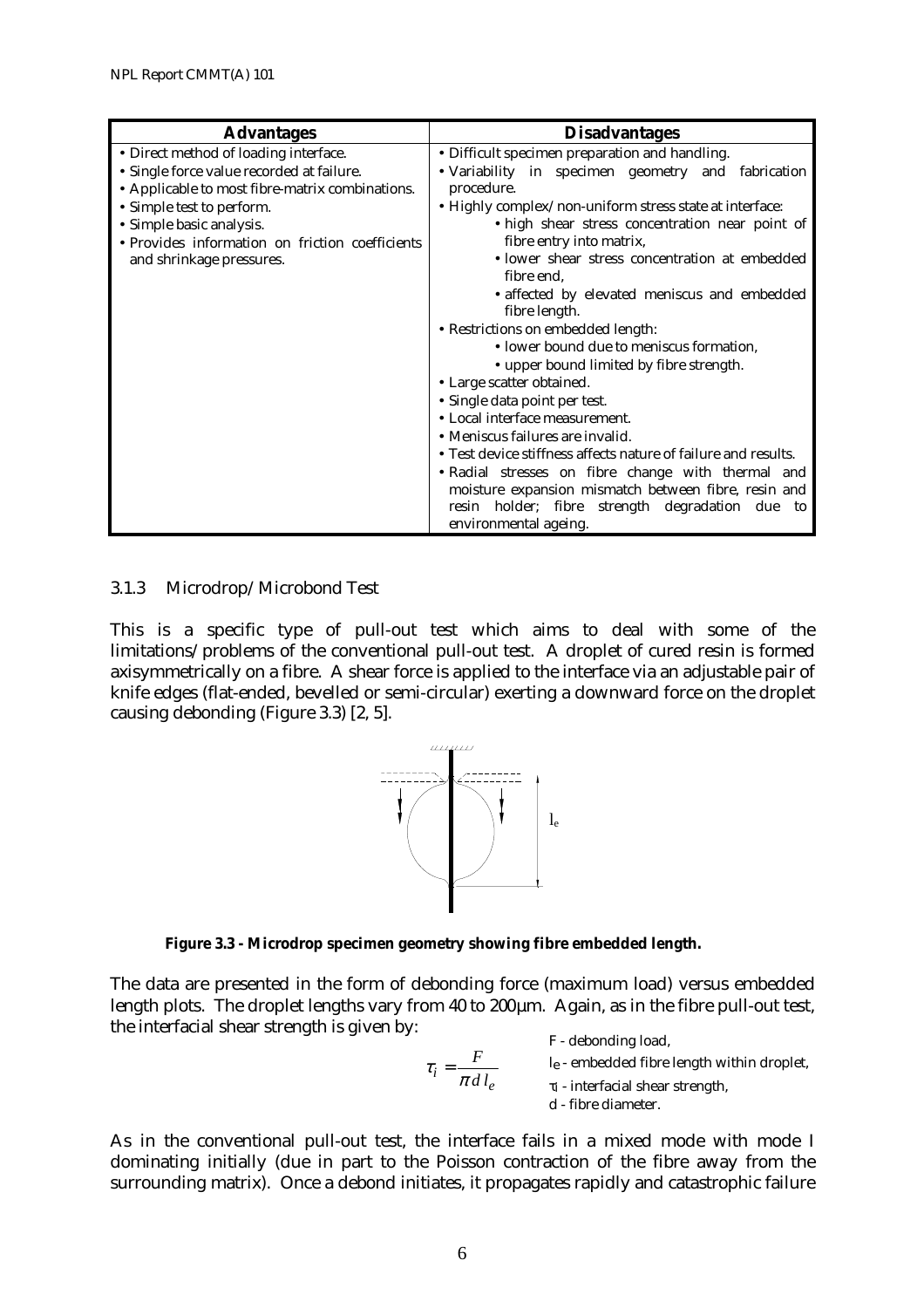occurs. After this point, some load transfer due to frictional sliding occurs, as the fibre is pulled through the droplet.

| <b>Advantages</b>                               | <b>Disadvantages</b>                                    |
|-------------------------------------------------|---------------------------------------------------------|
| • Direct method of loading interface.           | • Difficult specimen handling.                          |
| • Single force value recorded at failure.       | • Variability in droplet shape and dimensions.          |
| • Applicable to most fibre-matrix combinations. | • Restrictions on embedded length:                      |
| • Simple specimen preparation.                  | • lower bound due to droplet formation,                 |
| • Simple test to perform.                       | · upper bound limited by fibre strength and             |
| • Simple basic analysis.                        | droplet formation.                                      |
| • Requires very small amounts of material.      | • Highly complex/non-uniform stress state at interface: |
| • Cohesive or adhesive nature of failure can be | · high shear stress concentration near point of         |
| ascertained through SEM examination of the      | fibre entry into matrix,                                |
| fibre surface after failure.                    | • affected by stress concentrations at loading          |
| • Reduced meniscus.                             | points of contact,                                      |
|                                                 | · affected by location of loading points on             |
|                                                 | droplet,                                                |
|                                                 | • affected by shape of loading blades,                  |
|                                                 | • affected by droplet shape and size.                   |
|                                                 | • Large scatter obtained.                               |
|                                                 | • Single data point per test.                           |
|                                                 | • Local interface measurement.                          |
|                                                 | • Meniscus failures are invalid.                        |
|                                                 | • Droplet mechanical properties vary with size.         |
|                                                 | · Resin plasticisation at loading points following      |
|                                                 | hygrothermal exposure; high diffusion rates demand      |
|                                                 | prompt post-conditioning testing.                       |

#### 3.1.4 Micro-indentation Test

In this technique, single fibres perpendicular to a cut and polished surface of a high volume fraction composite are compressively loaded in the axial fibre direction with an indenter to produce debonding or fibre slippage (Figure 3.4) [2]. This test is less commonly used for reinforced polymers than the other interface test methods.



**Figure 3.4 - Micro-indentation specimen geometry.** 

A fibre is manoeuvred into place directly beneath a flat/rounded end indenter. This is loaded via high stiffness apparatus in a cyclic loading-and-observation process or at a constant rate, with the load and depth of indentation monitored continuously. Detection of fibre debonding is recorded as a characteristic change in the load-depth trace, by monitoring acoustic emission events or by unloading and observing the fibre optically. The specimen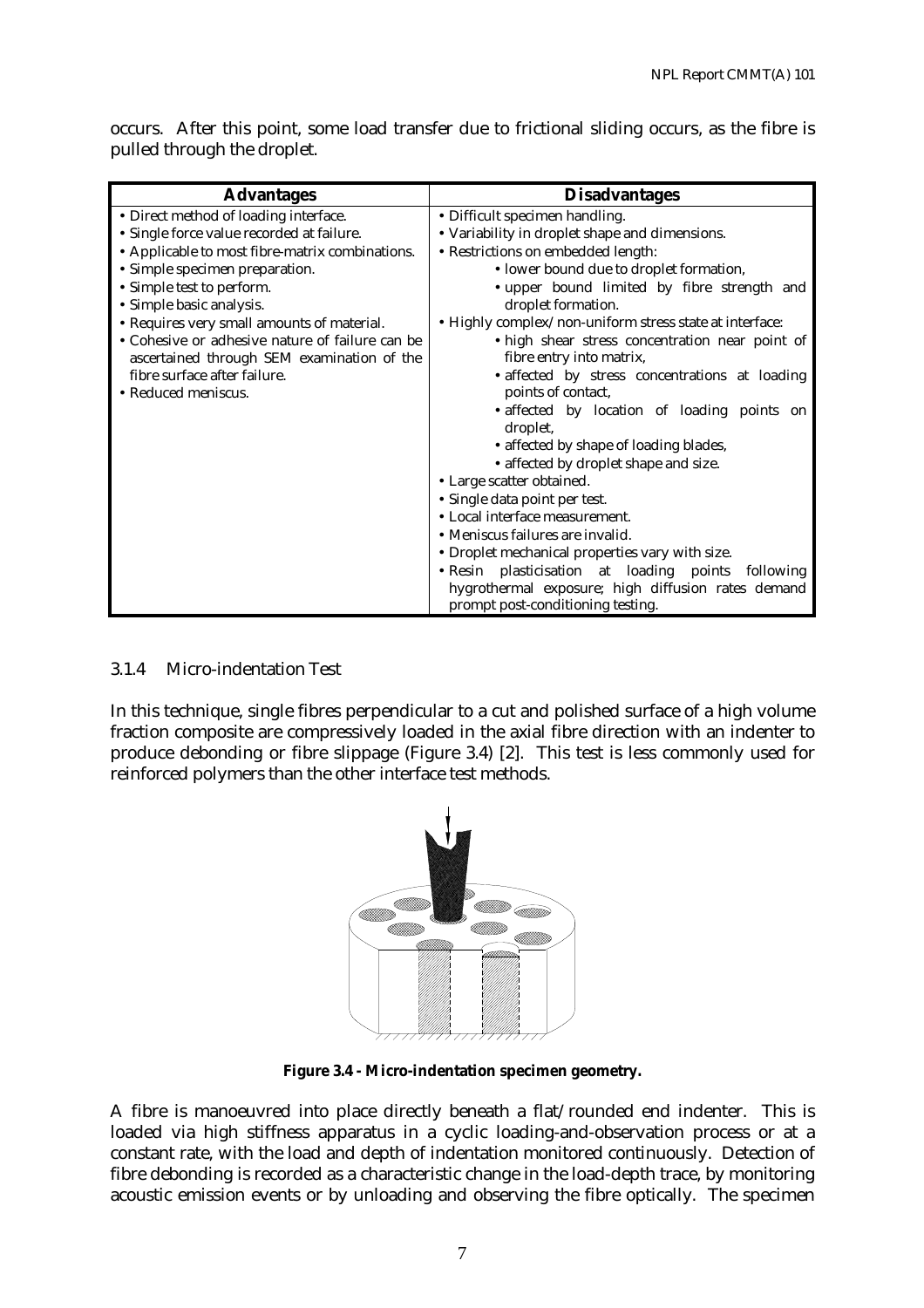dimensions vary in order to accommodate specific indenting equipment, but are approximately  $10 \times 10 \times 3$ -10 mm in size.

As a first analytical approximation the debonding strength of the interface can be calculated from the equation [13]: τi - interfacial shear strength,

|                          | <u>y</u> muchaciai silcai strengui,  |
|--------------------------|--------------------------------------|
| n F                      | F - debonding load,                  |
| $\tau_i =$<br>$2\pi r^2$ | n - volume fraction and fibre/matrix |
|                          | stiffness parameter,                 |
|                          | r - fibre radius.                    |

More commonly, the interfacial shear strength is calculated using finite or boundary element analysis of the stressed area, for each fibre tested, to include the effect of neighbouring fibres located at various distances and distributions [5].

Mode II dominated failure occurs superimposed with compressive stresses (due to the Poisson expansion of the fibre) [6]. It is likely that debonding initiates within the maximum shear stress region, below the contact surface, and quickly spreads over the circumference up to the specimen surface. In some cases, especially for thermoplastics with weak interfaces, the interface is already destroyed by the polishing process.

| <b>Advantages</b>                               | <b>Disadvantages</b>                                       |
|-------------------------------------------------|------------------------------------------------------------|
| • Direct method of loading interface.           | • Difficult specimen testing:                              |
| • Single force value recorded at failure.       | • high position accuracy required,                         |
| • One specimen provides many data points.       | · difficulty detecting debonding load.                     |
| • Applicable to most fibre-matrix combinations. | • Failure criterion is subjective and arbitrary.           |
| • Simple specimen preparation.                  | • Highly complex/non-uniform stress state at interface:    |
| • Simple specimen handling.                     | · high shear stress concentration near fibre               |
| • In-situ test providing a real environment for | contact surface.                                           |
| assessing the interface.                        | • stress concentration at loading region of contact,       |
| • Independent of fibre tensile strength.        | • affected by proximity/configuration<br>0f                |
|                                                 | neighbouring fibres,                                       |
|                                                 | • affected by indenter shape/size/stiffness and            |
|                                                 | position on the fibre cross-section,                       |
|                                                 | • affected by the polishing protocol.                      |
|                                                 | • Fibre damage is common, limiting material applicability. |
|                                                 | • Failure mode and locus cannot be observed.               |
|                                                 | • Finite or boundary element analyses required for         |
|                                                 | accurate data reduction.                                   |

#### 3.2 CONCLUSIONS

The conclusions from the review of interface tests for polymer matrix composites can be summarised as follows:

- There is no complete and unambiguous interface measurement method.
- There is a lack of consensus and understanding regarding the fundamental failure processes occurring at the interface and the data reduction analyses which best provide meaningful and reliable data.
- Data reduction methods are oversimplified, using constant shear assumptions when nonuniform distributions and mixed mode failures occur in all cases.
- There is generally a high scatter in the data generated due to the intrinsic random nature of the interface, the small areas considered in the tests and the sensitivity to specimen and test details.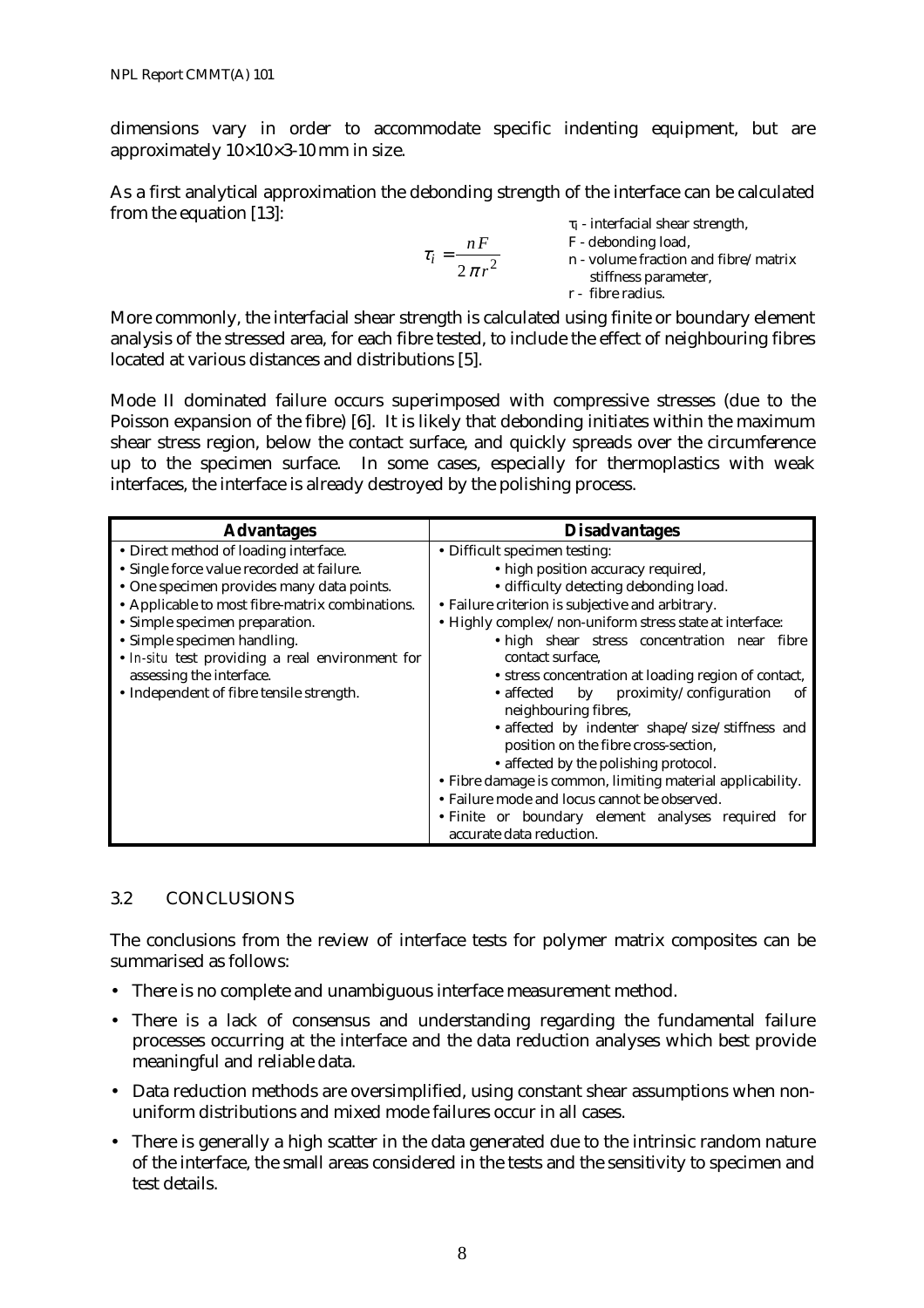- Results differ significantly between tests due to differences in, specimen geometry and loading methods, stress distributions, thermal mismatch and curing stresses, friction and Poisson's effects and stiffness mismatch effects.
- An inherent problem with the tests is the determination of an interfacial property that is independent from the specific test arrangement; this is being addressed by work on fracture mechanics and energy based analysis methods (§ 7).

Despite these problems, it is possible that by tightening the controls on specimen preparation, dimensions and test parameters, and by formalising the analysis methods, that consistency can be achieved. The fragmentation and pull-out techniques are the most favourable techniques for achieving these aims, giving the best balance between testing and modelling aspects. A recent round-robin highlighted the potential for harmonisation of each of the interface test methods, where initial results showed a promising correlation in results for each of the four tests between 12 separate sites, each using their own in-house procedures, specimen geometries and equipment [14].

#### 3.3 REFERENCES

- 1. L Drzal and M Madhukar, 'Fibre-matrix adhesion and its relationship to composite mechanical properties', J. Mat. Sci. **28(3)**, (1993), 569-610
- 2. L Drzal and P Herrera-Franco, 'Composite Fibre-Matrix Bond Tests', Engineered Materials Handbook: Adhesives and Sealants Vol. 3, ASM International, (1990), 391-405
- 3. C Baillie and M Bader, 'Strength studies of single carbon fibres in model composite fragmentation tests', Comps. **25(6)**, (1994), 401-406
- 4. J Favre and D Jacques, 'Stress transfer by shear in carbon fibre model composites. Part 1 Results of single-fibre fragmentation tests with thermosetting resins', J. Mat. Sci. **25**, (1990), 1373-1380
- 5. P Herrera-Franco and L Drzal, 'Comparison of methods for the measurement of fibre/matrix adhesion in composites', Comps. **23(1)**, (1992), 2-27
- 6. C Marotzke, 'A critical evaluation of micromechanical interface test methods', ECCM CTS 2, (1994), 75-83
- 7. D Tripathi, T Turton, F Chen and F Jones, 'A new method to normalise the effect of matrix properties on the value of interfacial shear strength obtained from the fragmentation test', J. Mat. Sci. **32**, (1997), 4759-4765
- 8. V Chohan and C Galiotis, 'Interfacial measurements and fracture characteristics of 2D microcomposites using remote laser Raman spectroscopy', Comps. **27A**, (1996), 881-888
- 9. E Okoroafor and R Hill, 'Determination of fibre-resin interface strength in fibre-reinforced plastics using the acoustic emission technique', J. Phys. D: Applied Phys. **28(9)**, (1995), 1816-1825
- 10. R Young, 'Analysis of composites using Raman and fluorescence microscopy a review', J. Microscopy **185(2)**, (1997), 199-205
- 11. A Netravali, L Topoleski, W Sachse and S Phoenix, 'An acoustic emission technique for measuring fibre fragment length distributions in the single-fibre composite test', Comp. Sci. and Technol. **35**, (1989), 13-29
- 12. A Hampe, G Kalinka and E Schulz, 'The fracture process in the interphase investigated by the single fibre pull-out test', ECCM CTS 2, (1994), 59-67
- 13. M Desaeger and I Verpoest, 'On the use of the micro-indentation test technique to measure the interfacial shear strength of fibre-reinforced polymer composites', Comp. Sci. and Technol. **48**, (1993), 215-225
- 14. M Pitkethly et al, 'A round-robin programme on interfacial test methods', Comp. Sci. and Technol. **48**, (1993), 205-214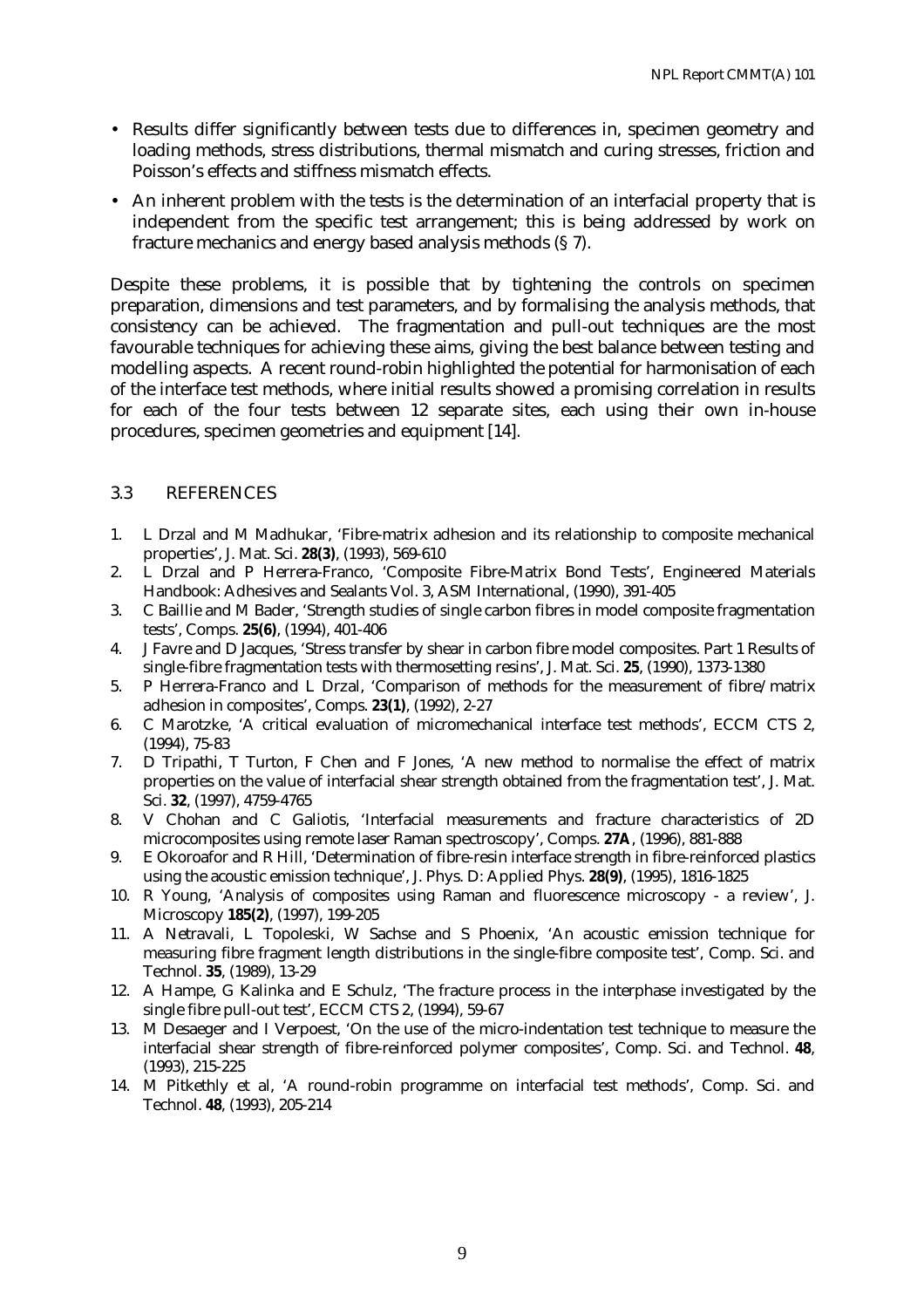## **4 CHEMICAL AND PHYSICAL TEST METHODS FOR THE DETERMINATION OF THE NATURE OF FIBRE SURFACES AND FIBRE/MATRIX INTERACTIONS**

The primary mechanisms of adhesion in polymer matrix composites are:

- (i) **Mechanical Adhesion**: related to the degree of roughness of the fibre.
- (ii) **Adsorption and Wetting**: the formation of a physical bond resulting from highly localised intermolecular forces. Resins that have surface energies less than that of the fibre will readily wet the fibre surface and yield good bonds.
- (iii) **Chemical Bonding**: when a functional grouping on the fibre and a compatible group in the matrix reacts to form a stable linkage.

These mechanisms are discussed further in this section. Several of the techniques which have been developed or are undergoing a process of refinement to study and quantify the above effects, are summarised in Tables 4.1 and 4.2.

## 4.1 SURFACE ROUGHNESS

Fibre roughness plays an important part in the mechanical bonding at the interface in all composite materials. This form of bonding is purely due to the physical interlocking of the fibre and matrix surfaces in contact, as matrix material penetrates available crevices in the fibre surface. Although the tensile strength can depend upon the presence of re-entrant angles on the fibre surface, shear strength increases significantly with the degree of roughness. Increasing roughness also results in beneficial increase in friction. Further, the roughness of the fibre surface increases the potential for chemical bonding because of the larger surface area available.

Various techniques exist for imaging structural elements at the fine scale required for analysing reinforcement fibres [1, 2, 3]. X-ray diffraction, transmission electron microscopy, scanning electron microscopy and the group of techniques called scanning probe microscopy have been used to study reinforcement fibres.

## 4.2 WETTING CHARACTERISTICS

For polymer matrix composites, if sufficiently intimate contact is achieved between the fibre and liquid resin, a physical attraction develops between the atoms of the two surfaces which results in the wetting of the fibre by the resin. The extent of this wetting is related to the differences in the surface free energies of the solid, liquid and the interface that is formed by the contact between them. Wetting at the surface may be due to acid-base interactions, weak hydrogen bonding or Van der Waal's forces (dipole-dipole interactions and dispersion forces) depending on the chemical nature of the solids and liquids involved [4].

## 4.3 CHEMICAL METHODS

Fibre surfaces generally require surface treatment to enhance adhesion between the fibre and matrix, when used as reinforcement in polymer matrix composites. In the case of carbon fibres, this is accomplished by heating in an oxidising atmosphere and treatment with an oxidising reagent such as concentrated nitric acid or, most commonly, anodic oxidation in an aqueous electrolyte. Similarly, glass fibres are treated with silane coupling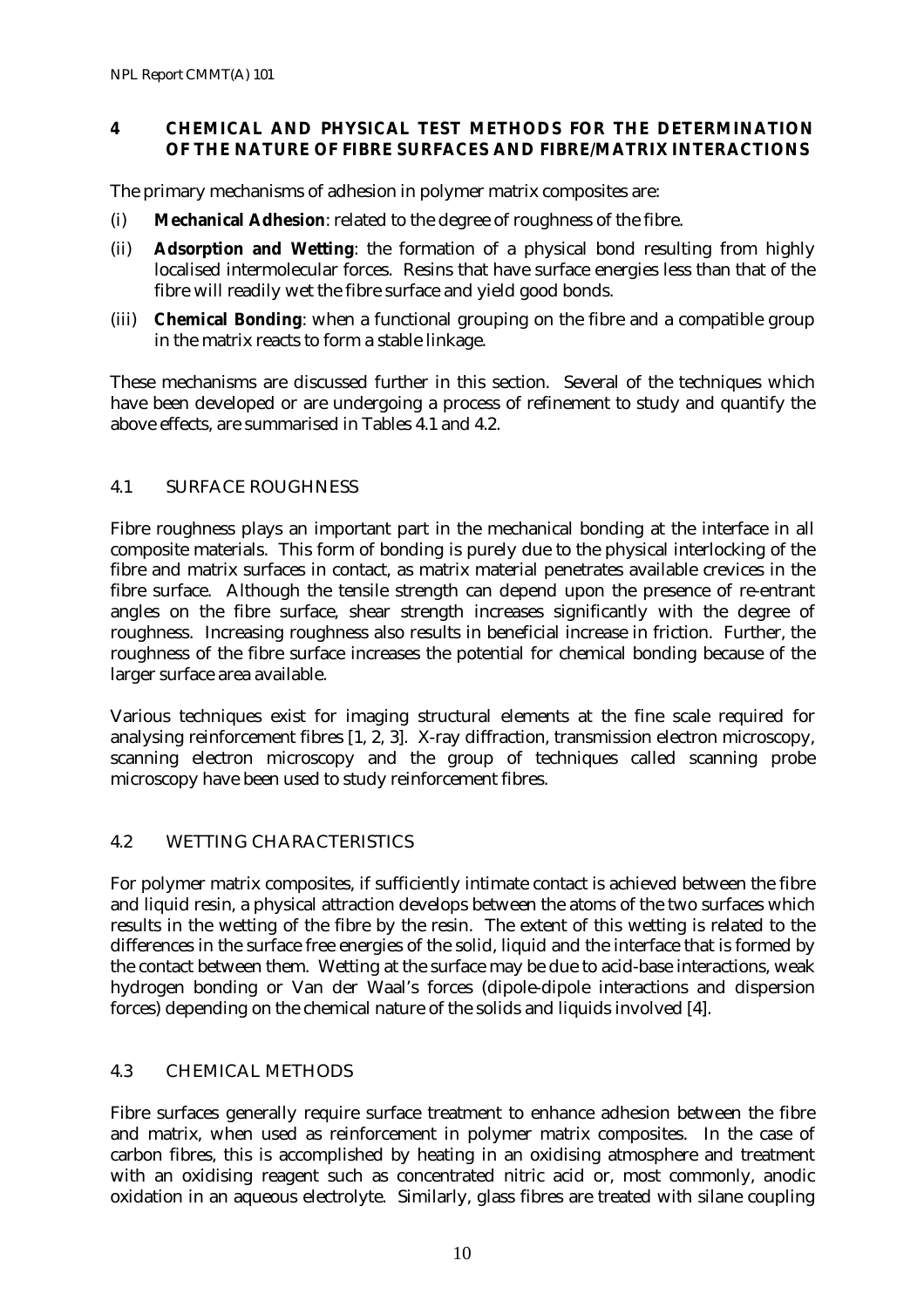agents of the structure  $(RO)_3 - Si - (CH_2)_n - Y$  where Y is a functional group designed to react with the matrix functional species. These treatments serve to increase the concentration of oxygen and nitrogen containing functional groups on the fibre surface.

Characterisation methods [5, 6, 7, 8, 9] include: X-ray photoelectron spectroscopy, infrared and Fourier transform infrared spectroscopy, nuclear magnetic resonance spectroscopy, mass spectrometry, gas chromatography, differential scanning calorimetry and modulated differential scanning calorimetry, and dynamic mechanical thermal analysis. All of these methods aim to determine the concentration of surface active sites, such as -COOH, -OH and -NHR, since these functional species are believed to enhance adhesion at the fibre-matrix interface by forming covalent or hydrogen bonds.

#### 4.4 CONCLUSIONS

From a review of the available literature, an effort has been made to highlight the utility of physical and chemical test methods to study the effects of the interface on composite properties (Tables 4.1 and 4.2).

- Atomic force microscopy is considered the most relevant surface roughness technique for composite application. AFM lends itself to analysis of all kinds of fibre surfaces, conductive and non-conductive allowing a comparison of results generated by testing different reinforcements. With careful interpretation, it provides a numerical value of roughness in terms of peak-to-peak and peak-to-trough distances.
- Wetting measurements can be used to determine whether a resin system is compatible with a given reinforcement. This can be useful when modifying fillers and additives in resin formulations.
- The techniques for investigating chemical bonding at the interface have overlapping capabilities, thus several techniques in conjunction may be required for a full analysis of the reactions and functional groups.

#### 4.5 REFERENCES

- 1. M Endo, 'Structure of mesophase pitch based carbon fibres', J. Mater. Sci. **23**, (1988), 598-605
- 2. P Marshall and J Price, 'Topography of carbon fibre surfaces', Composites **22**, (1991), 388-393
- 3. E Vanswijgenhoven, K Lambrinou, M Wevers and O van der Biest, 'Comparative study of the surface roughness of Nicalon and Tyranno silicon carbide fibres', Composites, (in publication)
- 4. M Morra, E Occhiello, F Garbassi, L Nicolais, 'Surface studies on untreated and plasma treated carbon fibres', Comp. Sci. and Tech. **42**, (1991), 361-372
- 5. D Miller, G W Zajac and T Nguyen, 'Interlaboratory study of adhesion using voltage contrast XPS', ASTM STP 1290, (1996), 92-102
- 6. C D Arvantipoulos and J L Koenig, 'Infrared spectral imaging of the interphase of epoxy-glass fibre-reinforced composites under wet conditions', Applied Spec. **50**, (1996), 11-18
- 7. W S Veeman, 'Solid state NMR of a polymer composite and of a polymer blend', Makromol. Chem. Macromol. Symp. **69**, (1993), 149-154
- 8. I Hamerton, J N Hay, B J Howlin, J R Jones, S-Y Lu and G A Webb, 'ToF SIMS and XPS studies of carbon fibre surface during electrolytic oxidation in 17O/18O enriched aqueous electrolytes', Chem. Mater. **9**, (1997), 1972-1977
- 9. D D Edie, J M Kennedy, R J Cano and R A Ross, 'Evaluating surface treatment effects on interfacial bond strength using dynamic mechanical analysis', ASTM STP 1156, (1993), 419-429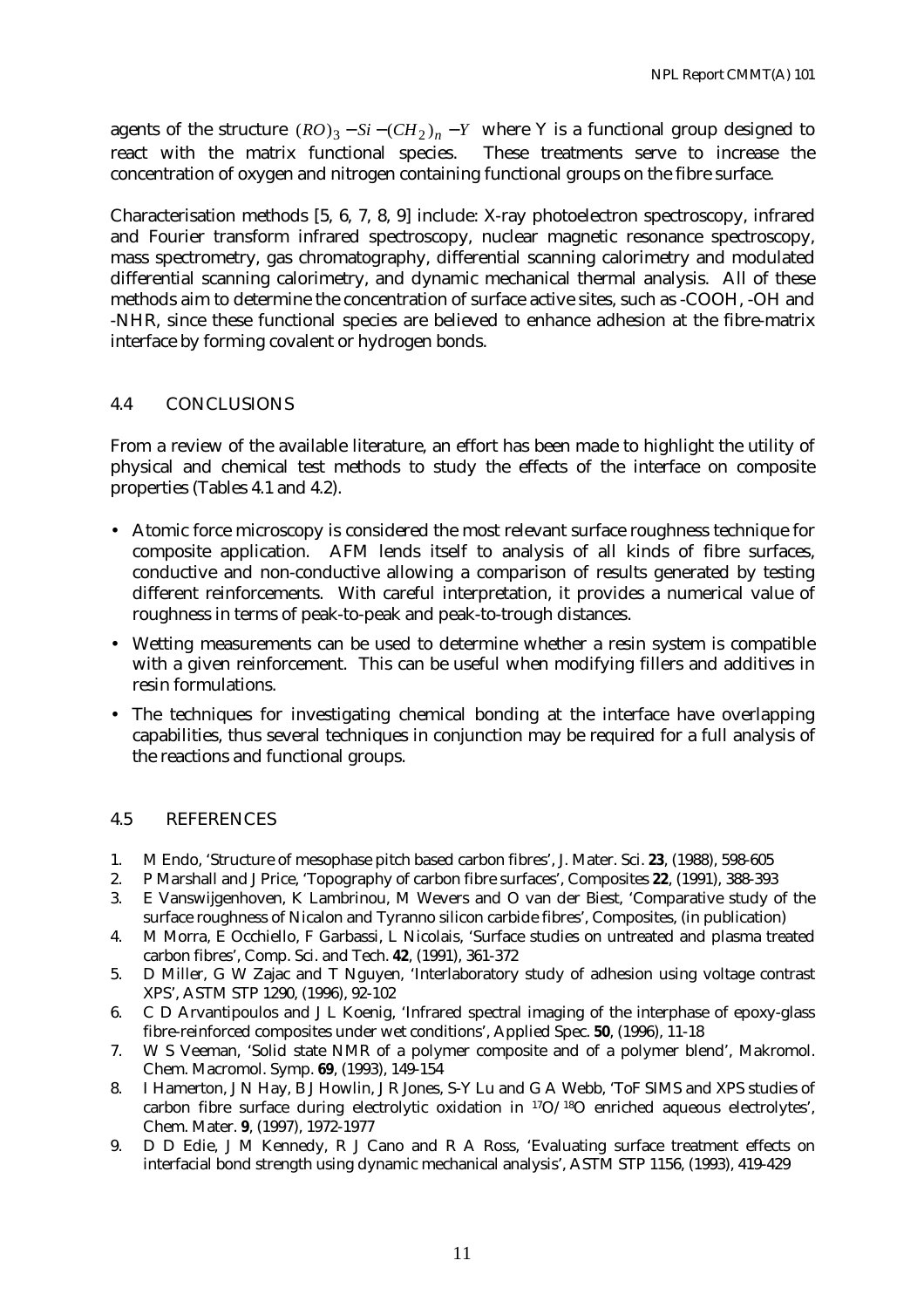| Test                                | Parameter Measured                                                                    | Utility                                                                                                  | Limitation                                                                     |
|-------------------------------------|---------------------------------------------------------------------------------------|----------------------------------------------------------------------------------------------------------|--------------------------------------------------------------------------------|
| (i) MECHANICAL ADHESION             |                                                                                       |                                                                                                          |                                                                                |
| X-ray Diffraction                   | Crystal structure                                                                     | Measurement of dimensions and<br>orientation crystal platelets                                           | · not applicable to topography<br>· macroscopic measurement                    |
| Transmission Electron Microscopy    | magnifications than<br>optical microscopy<br>Imaging at higher                        | Scrutiny of local orientation of<br>individual units                                                     | extensive sample preparation<br>2-dimensional image only                       |
| <b>Scanning Electron Microscopy</b> | 3 dimensional imaging with broad range of<br>magnification                            | Qualitative picture of surface features                                                                  | · magnification is insufficient to allow<br>surface roughness characterisation |
| Scanning Tunnelling Microscopy      | Tunnelling of electrons between the surface<br>the scanning tip<br>under analysis and | information with atomic resolution<br>Provides direct topographical                                      | · non-conductive fibres cannot be<br>analysed                                  |
| Atomic Force Microscopy             | Inter-atomic repulsion between surface<br>being analysed and the scanning tip         | Quantification of surface roughness of<br>small diameter fibres                                          | support with SEM data is useful<br>· interpretation may be difficult           |
| (ii) WETTING CHARACTERISTICS        |                                                                                       |                                                                                                          |                                                                                |
| Dynamic Contact Angle Analysis      | Force on a fibre as it is immersed and<br>withdrawn from a liquid                     | Determination of wetting forces and<br>comparison of surface treatments<br>surface energetic properties, | · no direct correlation with mechanical<br>behaviour of composite              |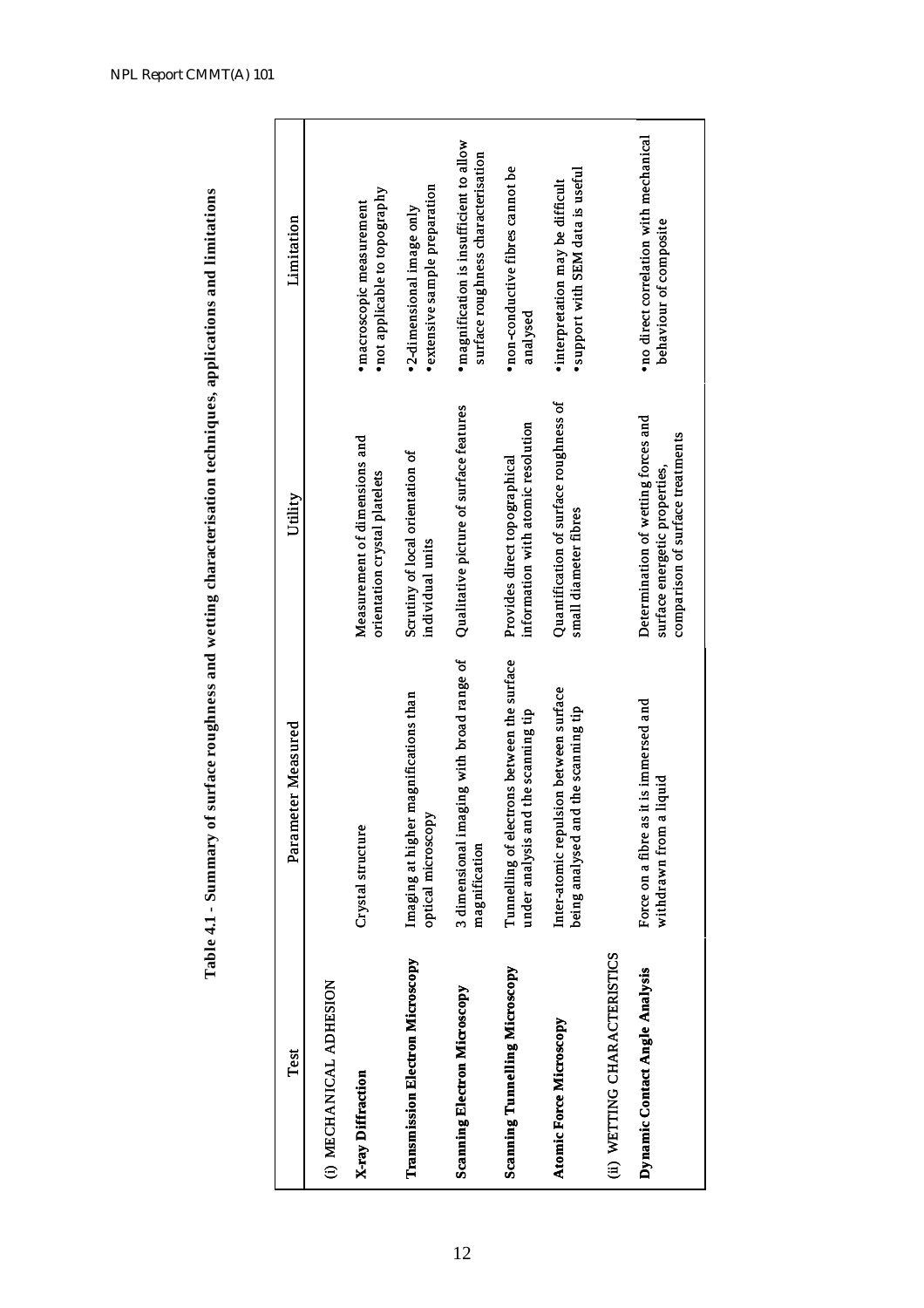| Test                                                                        | Measured<br>Parameter                                                                                                         | Utility                                                                                                                                                     | Limitation                                                                                                                                      |
|-----------------------------------------------------------------------------|-------------------------------------------------------------------------------------------------------------------------------|-------------------------------------------------------------------------------------------------------------------------------------------------------------|-------------------------------------------------------------------------------------------------------------------------------------------------|
| (iii) CHEMICAL ANALYSIS<br>TESTS                                            |                                                                                                                               |                                                                                                                                                             |                                                                                                                                                 |
| <b>X-ray Photoelectron Spectroscopy</b>                                     | Chemical characterisation of surfaces in<br>terms of atomic concentration                                                     | hence the relative amount of cohesive and<br>photoelectrons in a fracture surface and<br>Quantifying matrix and fibre related<br>adhesive failure           | • thickness of matrix coated on a fibre is<br>only fracture surfaces can be analysed<br>beyond the XPS sampling depth                           |
| Infrared Spectroscopy and Fourier<br><b>Transform Infrared Spectroscopy</b> | Characterisation of molecular structure by<br>observation of spectral differences<br>between samples                          | Qualitative analysis of environmental<br>effects which result in changes in<br>functional groups                                                            | · complex instrumentation                                                                                                                       |
| Nuclear Magnetic Resonance<br>Spectroscopy                                  | Analysis of chemical environment in<br>which atomic nuclei are found                                                          | Effect of surface treatments and chemical<br>analysed to provide mechanism of<br>reactions at the interphase can be<br>interaction                          | · low sensitivity makes it applicable only<br>in cases where cross-polarisation is<br>known to occur                                            |
| Mass Spectrometry                                                           | of functional groups<br>species to identify<br>Analysis of elemental<br>type and distribution                                 | Determination of chemical composition of<br>surface species as a result of treatment                                                                        | • requires isotope enrichment to identify<br>surface related functional groups                                                                  |
| Inverse Gas Chromatography                                                  | æ<br>Retention time of a liquid through<br>column using the fibre surface as<br>stationary phase                              | Determination of interactions between<br>fibre and resin systems                                                                                            | · packing column, typically of glass,<br>requires a degree of skill                                                                             |
| Differential Scanning Calorimetry                                           | reference as it is subjected to a controlled<br>relative to a stable<br>Heat flow in samples<br>thermal profile               | interaction parameters defined as a ratio<br>unconstrained fibres in terms of<br>Comparison of constrained and<br>of chosen peaks                           | being representative of the constraint<br>only fibres that melt can be analysed<br>· peaks must be carefully chosen as                          |
| Dynamic Mechanical Analysis                                                 | they are deformed under periodic stress<br>of temperature as<br>properties of<br>samples as a function<br>Measures mechanical | to be directly related to energy dissipation<br>The damping coefficient has been found<br>at the interface, a weaker interface has a<br>higher tan $\delta$ | · heating rates have been found to affect<br>carefully determined to avoid artefacts<br>optimum run conditions must be<br>resultant thermograms |

Table 4.2 - Summary of interfacial chemical bond analysis techniques, applications and limitations **Table 4.2 - Summary of interfacial chemical bond analysis techniques, applications and limitations**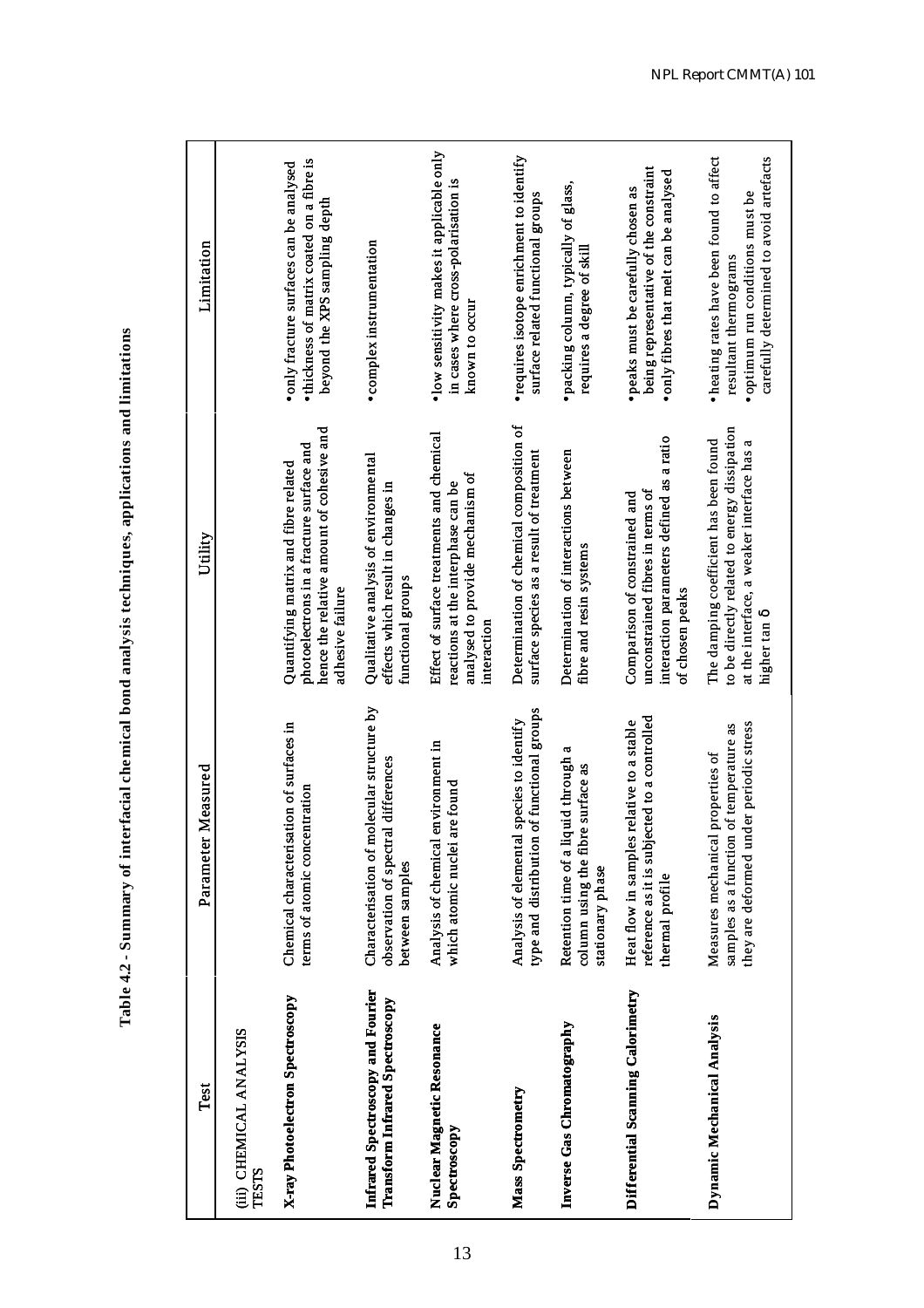## **5 INTERFACE STRENGTH MEASUREMENTS IN CONTINUOUS FIBRE REINFORCED METAL MATRIX COMPOSITES**

In metal matrix composites (MMCs), the overriding requirement for improving composite properties is a need to make the most of the matrix toughness. It has been commented in a number of reviews [1-3] that, to make the most of the matrix plasticity in MMCs the interface strength needs to be as high as possible, and that there is scope for even higher strengths than are now present in state-of-the-art MMCs.

This section is concerned with measurement methods for interface properties relevant to interface/matrix separation failure modes only, as opposed to those in which matrix shear occurs close to the interface.

## 5.1 TESTING ISSUES

A number of issues must be considered when addressing the need for interface strength measurement methods:

- Interfaces can be complex, with thin layers applied to the reinforcement fibre, possible reaction layers and matrix compositional differences close to the interface.
- Fracture initiation and propagation sites need to be identified.
- Interfacial stresses are present in the as-processed composite due to thermal expansion differences.
- The residual stress (radial) from differential thermal contraction is compressive and must be accounted for in determining interface strength values.
- Energy can also be dissipated by friction of the debonded interfaces through sliding processes.
- For frictional sliding the shear stress, contact area and sliding distance are needed to calculate how much energy is dissipated.
- For axial loading, frictional processes at the interface, for example caused by fibre surface roughness, can give significant increases in toughness in the absence of gross plasticity.
- For transverse loading, toughness increases due to interface debonding compared with plasticity effects may be small, indicating that test methods may not be sufficiently discriminating.
- Crack tips on interfaces generally have mixed mode loading.
- The stress state around a fibre close to a free surface, as is usual in push-out tests for example, is significantly different to that in the main body of the MMC.
- Interface properties at elevated temperatures are likely to be just as important as at room temperature. Suitable test methods must take this into consideration.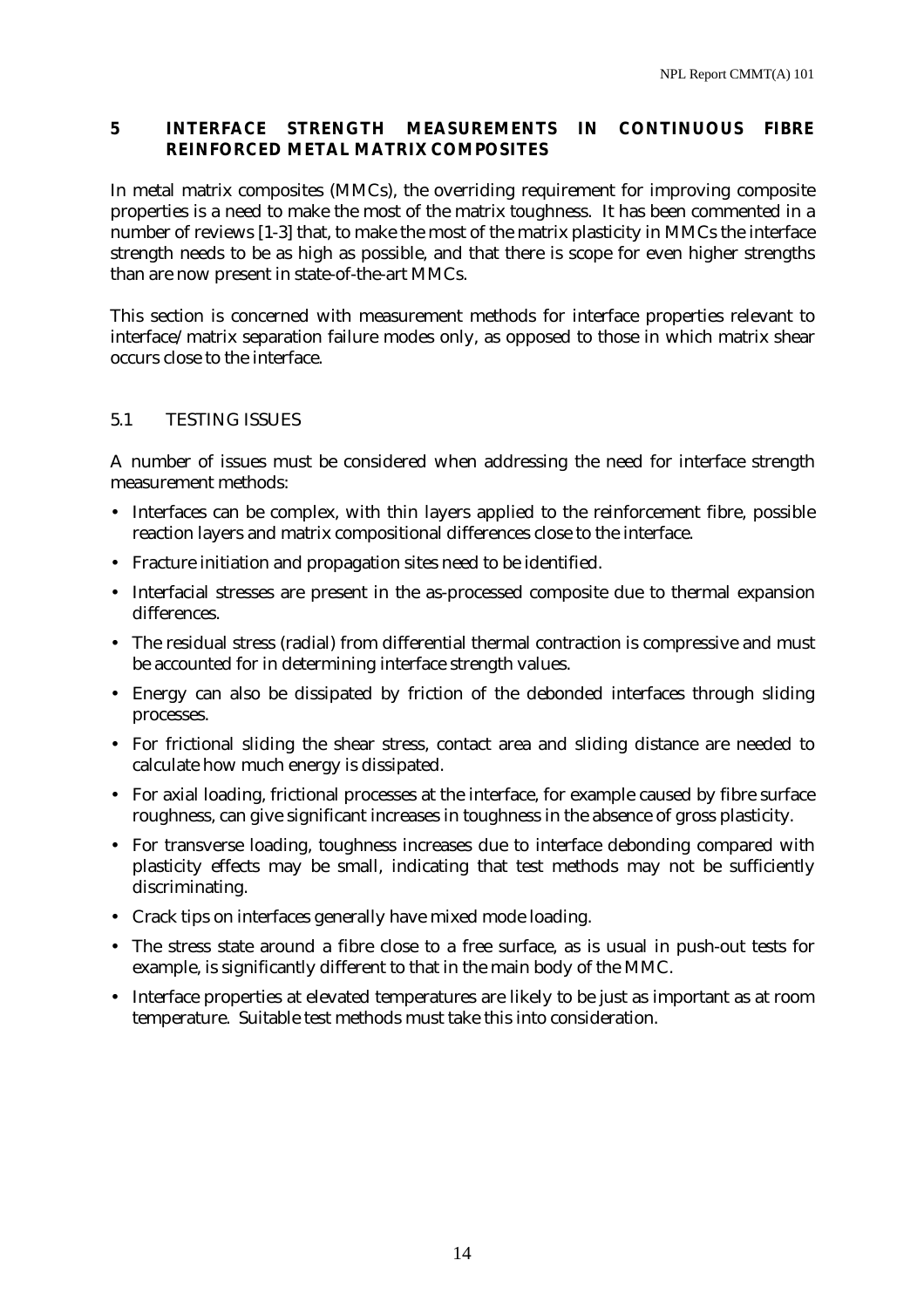#### 5.2 TESTING APPROACHES

In principle two approaches are possible, although neither are easy to apply in simple test systems because of the geometry of the fibre reinforcement. These are:

- (i) Measurement of interface **strength**:
	- (a) applied tractions acting normal to the interface,
	- (b) applied tractions acting in the interface plane,
	- (c) combinations of (a) and (b).
- (ii) Measurement of interface **toughness** [3,4]:
	- (a) by opening mode I (tension)  $G_{IC}$ ,
	- (b) by sliding mode II (shear) G<sub>IIC</sub>,
	- (c) by combinations of mode I and II.

In summary, three methods have been reported for testing interface strengths in MMCs:

- (i) Push-out tests on thin slices, for which there are three varieties:
	- (a) with parallel-sided thin slices,
	- (b) with tapered (wedge) slices to vary the contribution of debonding and frictional processes,
	- (c) with additional in-plane stresses on uniform slices to study mixed mode loading stresses.
- (ii) Transverse tensile tests, on multiple or single-ply (cruciform) test-pieces.
- (ii) Fibre fragmentation tests on single-ply or single-fibre/matrix test-pieces.

#### 5.2.1 Pull-out Tests

• Test is not practicable for MMCs because of the difficulties of handling the brittle fibre.

#### 5.2.2 Push-out tests

- These tests are used to measure critical stress levels for interface debonding or sliding [1- 3, 5].
- Mode I crack propagation cannot be developed in its simplest form.
- It is necessary to impose in-plane radial tension to investigate the effects of residual stresses and mixed mode loading.
- The use of fractography is vital to evaluate crack initiation and propagation modes before applying data reduction analyses.
- A force balance equation is generally used to analyse the load-displacement curves:

$$
\tau_i = P/2\pi r t
$$

P - applied load r - fibre radius t - thickness of the test-piece

 $\tau$ <sub>i</sub> - interfacial shear stress

• The analysis does not account for residual stresses or effects of localised interface failure and growth.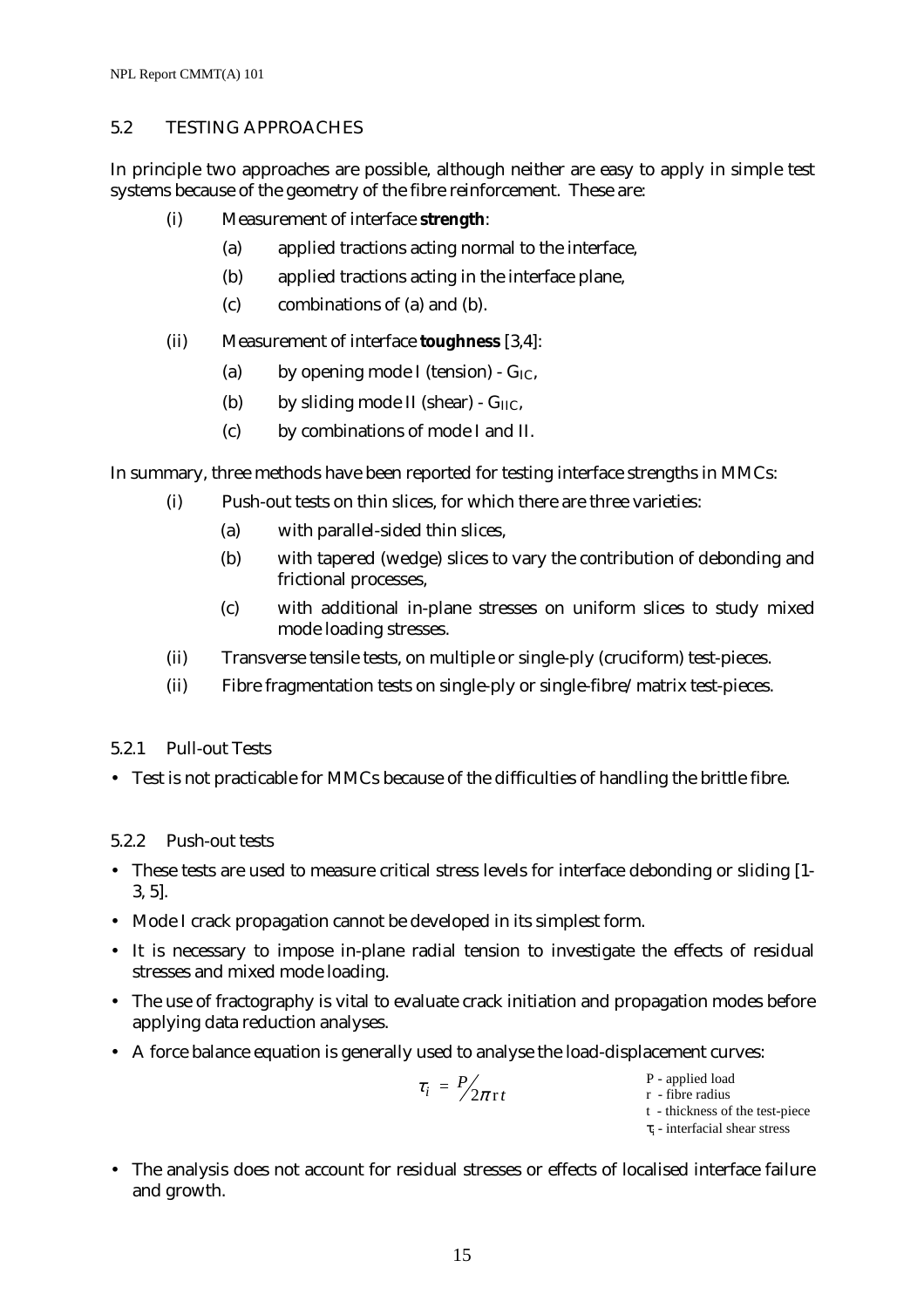- Fracture mechanics analyses are being developed to measure interface toughness,  $G_C$ , values [3, 4], but these may be dependent on the fracture morphology.
- Wedge-shaped (tapered) test-pieces can provide information on whether debonding or frictional sliding requires a larger load.

#### 5.2.3 Transverse Tests

- This test [1-3] enables debonding to be monitored through changes in the stress/strain curve, acoustic signals and/or in Poisson's ratio, ν.
- Analyses have yet to be developed which allow progressive crack development to be separated from matrix plasticity to give interface toughness values.
- Cruciform test-pieces (Figure 5.1) minimise cracks propagating from the free surfaces which otherwise make interpretation difficult.



**Figure 5.1 - Schematic diagram of a cruciform, transverse single-fibre specimen.** 

- Single-ply transverse tests [6] are easier to interpret than multiple-ply test-pieces, although the matrix is more constrained in the latter giving a markedly different stress/strain response.
- In transverse tests, the applied stress cannot be directly associated with the interface debonding stress because of stress concentration and residual stress effects, hence stress analyses must be performed [3,6].

#### 5.2.4 Fibre Fragmentation Tests

- In this test [1-3, 6, 7], fragmentation lengths are determined either by polishing, selective matrix etching or by acoustic emission.
- A cruciform-shaped single-ply test-piece has been developed in order to reduce edge effects [8].
- A shear lag analysis [3] is used to calculate an interface friction stress,  $\tau_i$ :

$$
\tau_i = \frac{\sigma_F r}{L_c}
$$
\n
$$
\sigma_F - \text{ fibre strength}
$$
\nr - fibre radius  
\nl\_c - fibre fragment length at saturation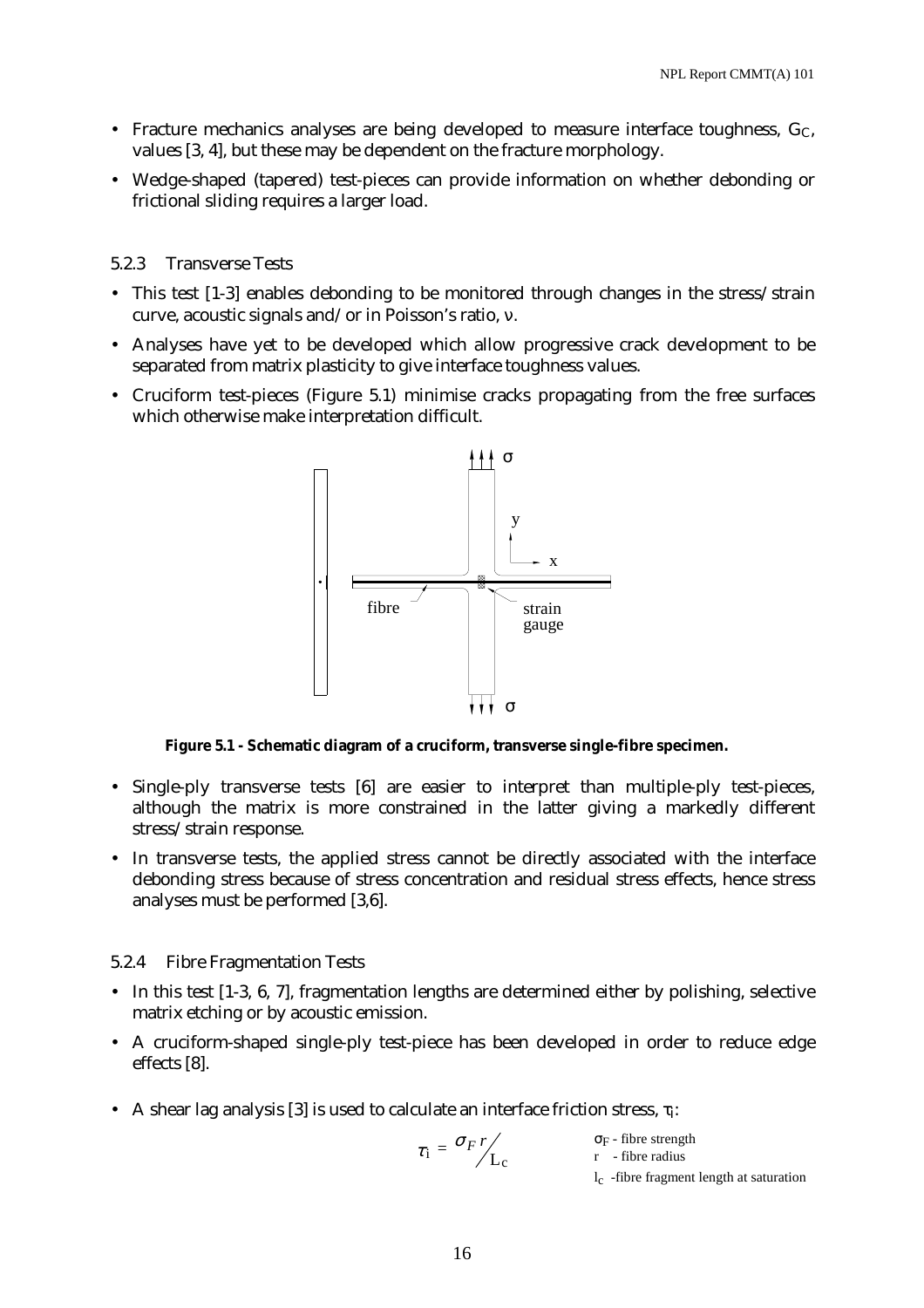- Saturation may be difficult to ascertain (where saturation is defined as a characteristic density of fibre fractures).
- The interface friction stresses are generally higher than those obtained from push-out tests.

## 5.2.5 Interface Strength and Toughness Measurements

Studies [3] have shown that results obtained from a wide range of methods are difficult to compare, because of the lack of rigour in specification of interfacial parameters, and because of differences in composition and geometry. Also where fractographic observations are not included in the test, the significance of the results is difficult to assess. There is also a lack of toughness compared to strength data available. This is highlighted in Table 5.1, which summarises interface test results from several authors.

## 5.3 CONCLUSIONS

The conclusions of the MMC interface review can be summarised as follows:

- Both conventional push-out and transverse tests are affected by edge preparation procedures and edge stress transfer effects, however:
	- crack initiation is possible where the fibres intersect the specimen surface; thus the tests are of questionable relevance to interface separation in larger components,
	- fractography is essential to confirm that interface cracks are formed away from these surfaces.
- Cruciform test-pieces containing a single ply or a single fibre within the matrix of interest would seem to be the most amenable to interpretation in terms of either strength or toughness, however:
	- test-pieces are costly,
	- a complex stress analysis is needed to interpret the measurements,
	- the matrix compliance is not the same as in a multiple ply set-up representative of components.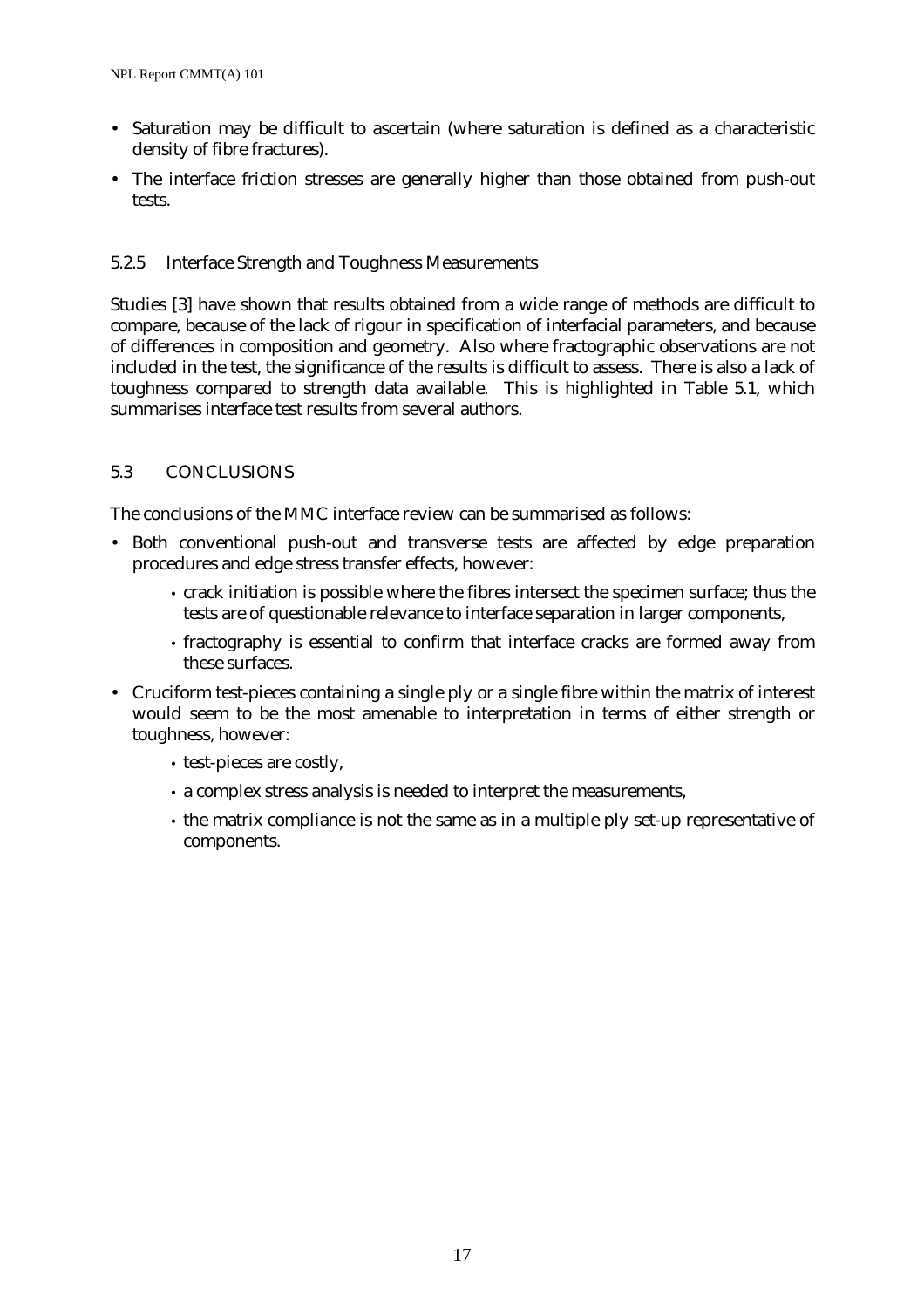#### 5.4 REFERENCES

- 1. T W Clyne, 'The effect of interfacial character on the mechanical performance of particulate, fibrous and layered MMC - A review of some recent work', Key Engineering Materials **127-131(1)**, (1997), 81-98
- 2. B S Majumdar, "Fibre-Matrix Interface. Ti Matrix Composites Mechanical Behaviour", Edited by S Mall and T Nicholas, (1995), Technomic Pub, Lancaster-Basel, 113-168
- 3. T W Clyne and P J Withers, "An Introduction to MMC", (1993), Cambridge, Cambridge University Press
- 4. S Mukherjee, C R Ananth and N Chandra, 'Evaluation of fracture toughness of MMC interfaces using thin-slice push-out tests', Scripta Materialia **36(11)**, (1997), 1333-1338
- 5. M N Tamin, D J Osborne and H Ghonem, 'Processing related interface properties in Ti MMC', Key Engineering Materials **127-133(1)**, (1997), 639-650
- 6. D B Gundel, S G Warrier and D B Miracle, 'The interface debond stress in single and multiple SiC fibre/Ti-6Al-4V MMC under transverse tension', Acta Mater. **45(3)**, (1997), 1275-1284
- 7. B S Majumdar, T E Matikas and D B Miracle, 'Experiments and analysis of fibre fragmentation in single and multiple fibre SiC/Ti-6Al-4V MMC', J. Composites B, Sept (1997), in press
- 8. D B Gundel, B S Majumdar, S G Warrier and M L Gambone, 'A comprehensive approach to understanding the influence of the fibre/matrix interface on the properties of SiC fibre/Ti-alloy composites', Key Engineering Materials **127-131(1)**, (1997), 631-638

|               | Material                       |                                                 | Strength, MPa                     |                     |                                     |                                    |                         |
|---------------|--------------------------------|-------------------------------------------------|-----------------------------------|---------------------|-------------------------------------|------------------------------------|-------------------------|
| Matrix        | Fibre*                         | Interfacial<br>Debonding<br><b>Shear Stress</b> | Frictional<br><b>Shear Stress</b> | Tensile<br>Strength | Interfacial<br>Toughness<br>$J/m^2$ | <b>Test</b><br>(SF - single fibre) | Ref                     |
| Ti-6Al-4V     | $SCS-0$                        |                                                 | 290                               |                     |                                     | Push-out                           | 8                       |
| Ti-6Al-4V     | $SCS-6$                        |                                                 | 180                               |                     |                                     | Push-out                           | $\bf 8$                 |
| Ti-6Al-4V     | $SCS-0$                        |                                                 | 900                               |                     |                                     | <b>Fragmentation SF</b>            | 8                       |
| Ti-6Al-4V     | $SCS-6$                        |                                                 | 420                               |                     |                                     | <b>Fragmentation SF</b>            | 8                       |
| Ti-6Al-4V     | Sigma SM1240                   |                                                 | 390                               |                     |                                     | <b>Fragmentation SF</b>            | $\bf 8$                 |
| Ti-6Al-4V     | $SCS-0$                        |                                                 |                                   | 380                 |                                     | <b>Cruciform transverse SF</b>     | 3, 7, 8                 |
| Ti-6Al-4V     | $SCS-6$                        |                                                 |                                   | 115                 |                                     | Cruciform transverse SF            | 3, 6, 7, 8              |
| Ti-6Al-4V     | $SCS-0$                        | 305                                             |                                   |                     |                                     | Push-out                           | $\tau$                  |
| Ti-6Al-4V     | $SCS-6$                        | 175                                             |                                   |                     |                                     | Push-out                           | $\overline{7}$          |
| Ti-6Al-4V     | Sigma SM1240                   | 210                                             |                                   |                     |                                     | Push-out + in-plane tension $ 2 $  |                         |
| Ti-6Al-4V     | Sigma SM1240                   | 150                                             |                                   |                     |                                     | Push-out + in-plane tension $ 2 $  |                         |
| Ti metal-21S  | $SCS-6$                        | 220                                             |                                   |                     |                                     | Push-out                           | $\overline{5}$          |
| Ti metal-21S  | $SCS-6$                        |                                                 | 160                               |                     |                                     | Push-out                           | $\mathbf 5$             |
| AI            | Al <sub>2</sub> O <sub>3</sub> | 77                                              | 70                                |                     |                                     | Push-out                           | 8                       |
| $\mathbf{Al}$ | <b>SiC</b>                     | 131                                             | 124                               |                     |                                     | Push-out                           | $\boldsymbol{8}$        |
| $Ti-15-3$     | $SCS-6$                        |                                                 |                                   |                     | 50                                  | Push-out                           | $\overline{\mathbf{4}}$ |
| Ti-6Al-4V     | $SCS-6$                        |                                                 |                                   |                     | 52%5                                | Push-out                           | $\overline{\mathbf{4}}$ |
| Ti metal-21S  | $SCS-6$                        |                                                 |                                   |                     | 54                                  | Push-out                           | 4                       |

**Table 5.1 - Room temperature interface properties**

\* - SCS-0, SCS-6 and Sigma SM1240 are all SiC fibres, >100 µm diameter.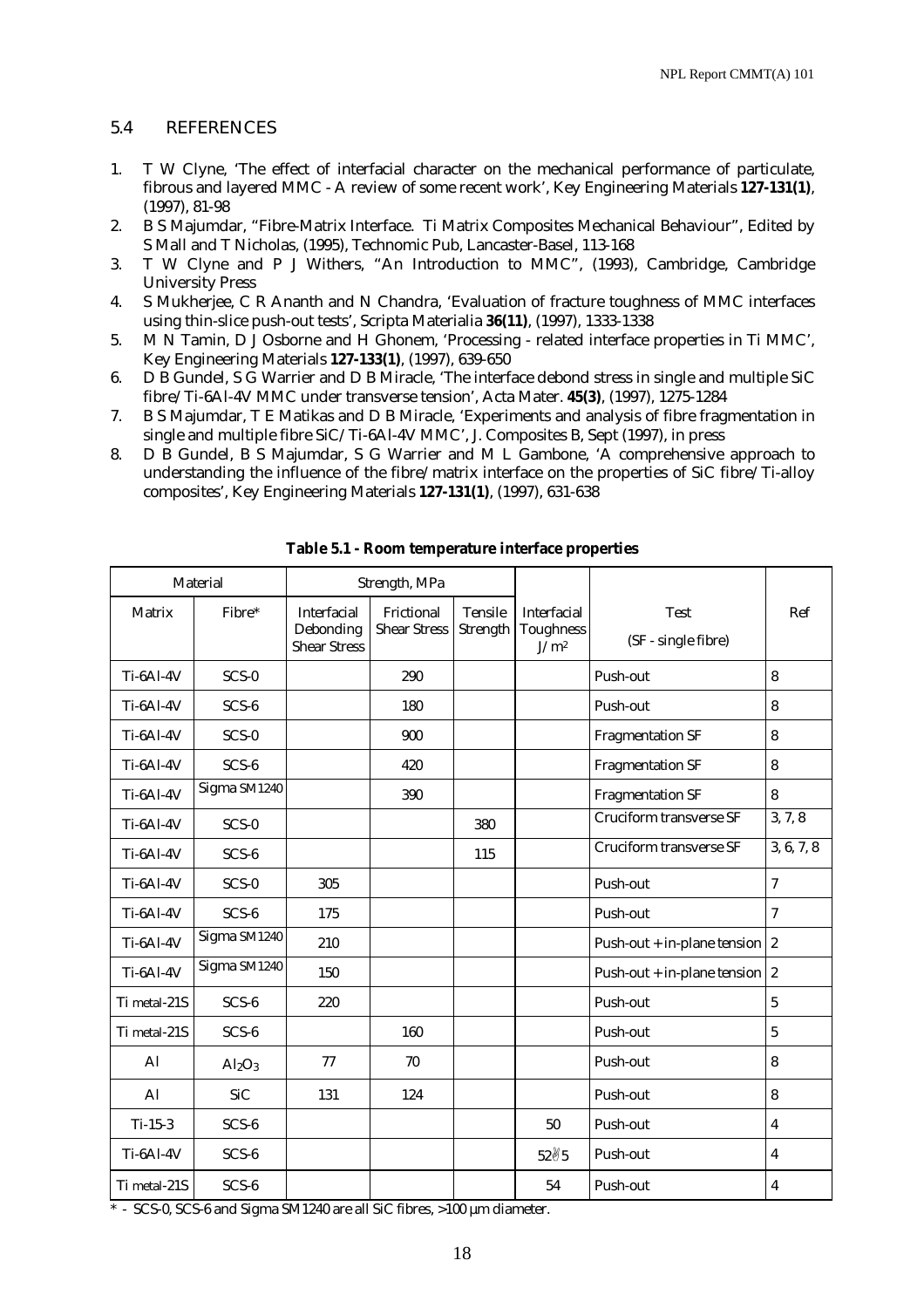#### **6 INTERFACE TESTS FOR CERAMIC MATRIX COMPOSITES**

In ceramic matrix composite (CMC) materials, the interface design is a crucial controlling factor in determining the properties and performance. There is considerable evidence that parameters such as high interfacial shear stress and interface friction correlate with brittle behaviour. Degrading fibre interfaces in CMCs tends to result in the development of a strong bond, which is deleterious to crack deflection. In addition to the factors involved in brittle/brittle systems at temperatures close to ambient, CMCs are primarily intended to operate at elevated temperatures, so the long-term stability of the interface, and hence of interface-related properties, becomes a major factor. Since processing usually requires high temperatures, reactions between the fibre and interface can occur during manufacture, and the variety of fibre and matrix expansion coefficients means that interfaces can be in compression or tension when cooled to room temperature.

A variety of PMC-type tests have been tried, but CMCs present some difficulties:

- large diameter  $(>100 \mu m)$  fibres cause considerable gripping and alignment problems,
- it is almost impossible to manufacture the special test-pieces with a representative interface.

Tests tend therefore to be limited to those that require bulk composite test-pieces (Figure 6.1). The various test methods available are: (i) single fibre pull-out, (ii) single fibre pushdown, (iii) single fibre push-through, (iv) single-fibre push-through and push-back, (v) fibre bundle push-though and (vi) slice compression tests.





This section discusses the various test methods, together with some relevant analyses, and criticisms or limitations of the techniques.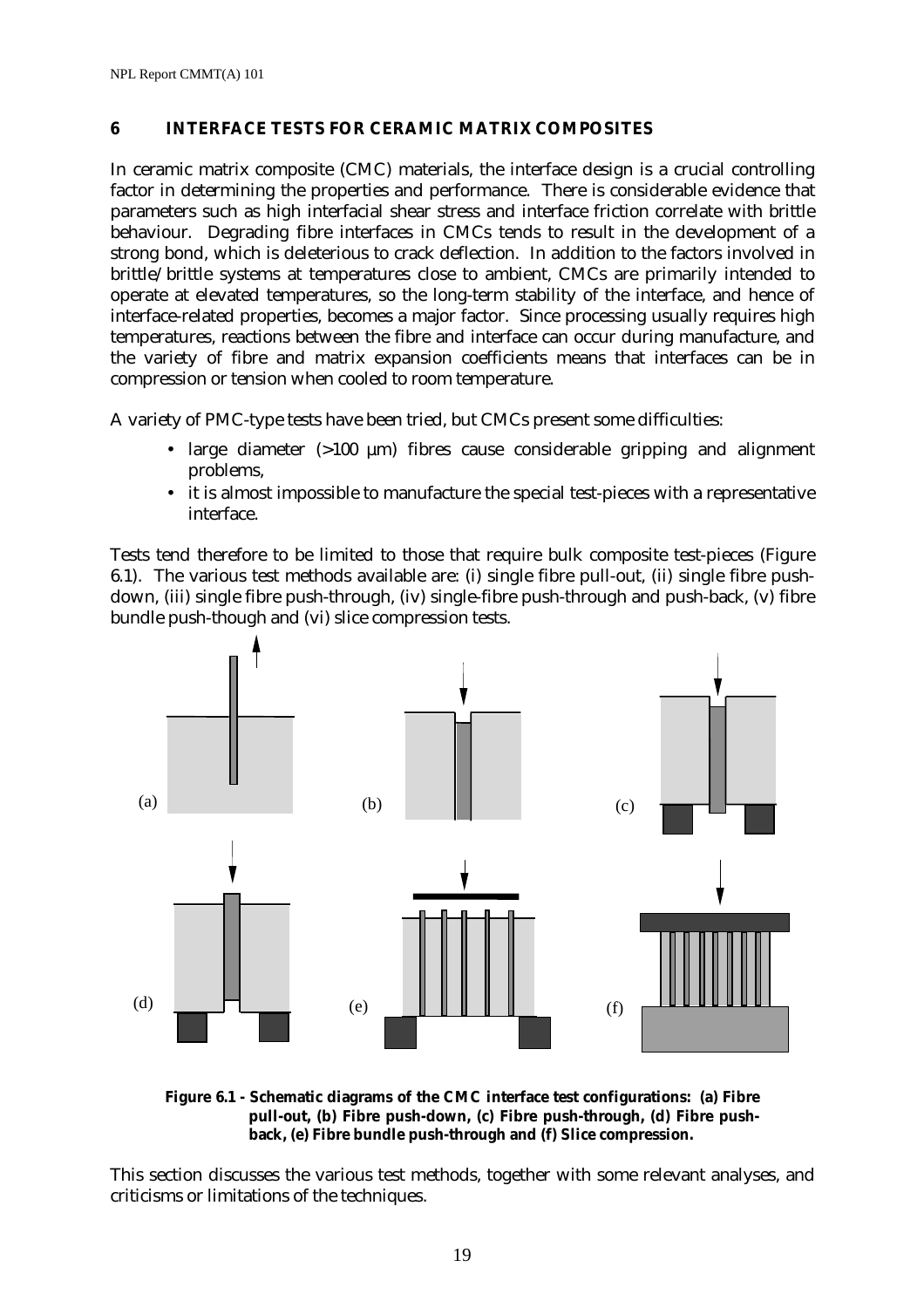## 6.1 INTERFACIAL TEST TECHNIQUES

#### 6.1.1 Single-fibre Pull-out Test

In this test, a single fibre protruding from a surrounding block of matrix is gripped and pulled-out [1,2].

- The force which corresponds to ultimate failure of the whole interface area is recorded.
- Smooth sliding and stick-slip behaviours can be seen depending on the fibre surface treatment.
- Interfacial shear strengths are essentially independent of the embedded length.
- It is important to get good alignment.
- It is an ideal way of representing tensile failure characteristics.
- The test is feasible only for large diameter fibres which can be readily handled.
- Suitable only for simple systems (e.g. glass matrix) which can be readily fabricated around single fibres:
	- for most practical ceramic systems the usual fabrication route cannot be modified to use single fibres,
	- the alternative process of bulk material matrix dissolution is difficult and risks destroying the interface.

## 6.1.2 Indentation Tests

This family of tests all require composite samples whose cross-section is normal to the fibre axis and a degree of surface preparation (usually polishing or lapping). The indenters used to apply the compressive load are preferably flat-ended, to reduce fibre damage and local stress concentrations. It is also important that accurate positioning systems are employed with the test devices to locate individual fibres, especially for small diameter fibres.

## *6.1.2.1 Single-fibre Push-down Test*

This test [3, 4] usually employs a nano-indenter (or similar device) to load an individual fibre in a bulk composite specimen whilst recording the indenter load and displacement. The test examines the debonding process which progressively moves down the chosen fibre as the load and displacement increase.

- This method works fairly well on large diameter fibres, but is much more difficult with fine fibres.
- Some test devices can be used in conjunction with a scanning electron microscope to locate fine fibres accurately and monitor the test.
- Loading and unloading cycles can be used to identify the depth of indentation into the end of the fibre.
- A simple shear-lag model is commonly used to analyse data to provide a value for the interface strength.
- Results can vary between individual fibres, indicating a need to undertake such measurements statistically.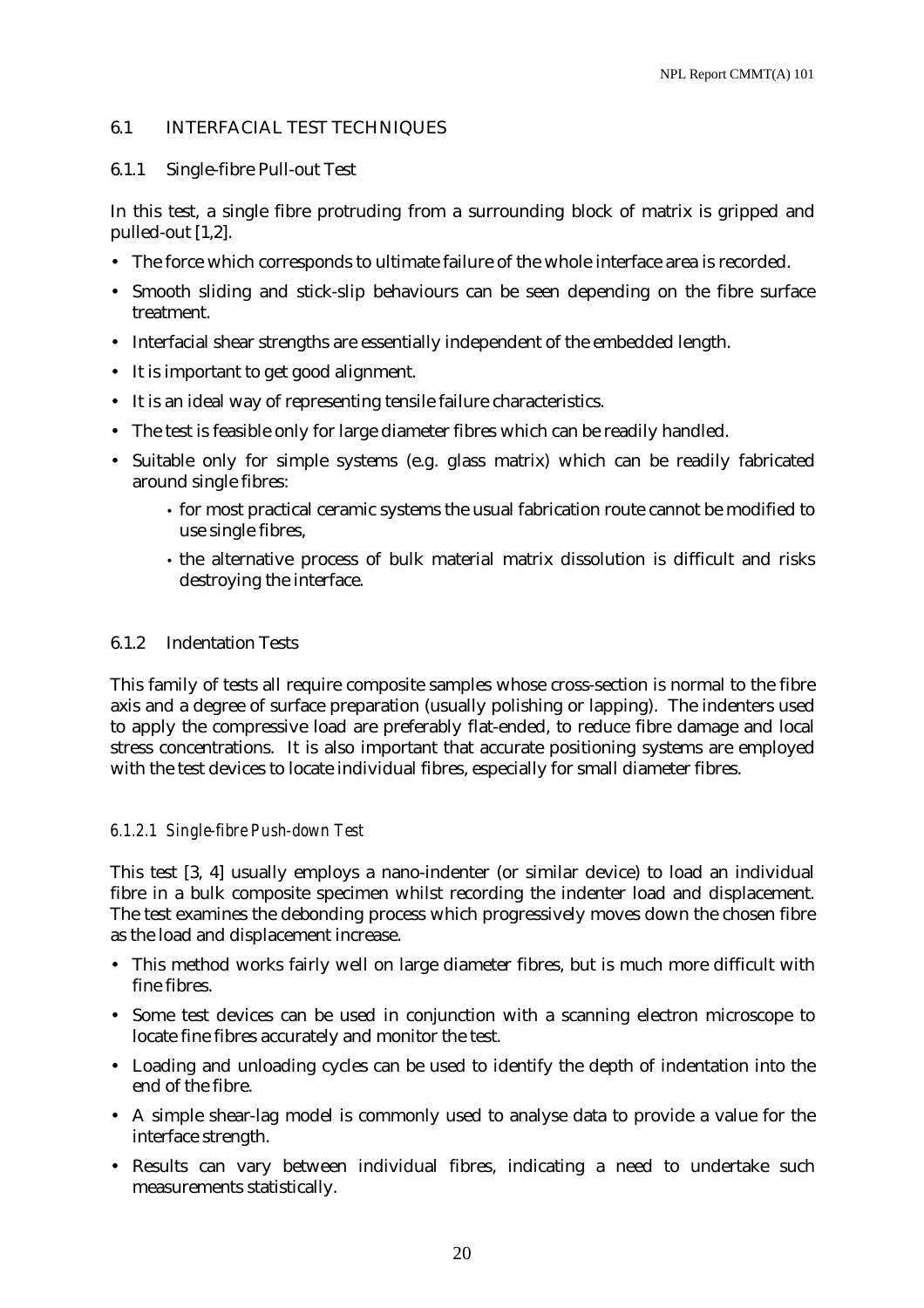• It is possible to extract interfacial parameters from the loading/unloading curves.

#### *6.1.2.2 Single-fibre Push-through Test*

In this test [5, 6], a thin slice of composite material is used (0⋅5-2 mm). A single fibre, positioned over a hole in the supporting base, is loaded with suitable indentation devices until the fibre slides through the slice.

- This method yields the sliding friction coefficient, using values for radial clamping stresses estimated from thermal mismatch data.
- The analysis of this test is simpler than the push-down test on a thick section. Models are based on:
	- shear-lag,
	- progressive debonding,
	- thermal expansion mismatch analyses.
- For transparent matrices (e.g. glasses), fibres which are suitable for indentation can be selected via optical transmission examination and stress birefringence measurement, thus avoiding those with interfaces damaged as a result of the thin slice preparation process.
- The shapes and slopes of the load/displacement curves can be used to interpret the state of the interface and the effects of roughness (Figure 6.2), which although negligible during debonding, cannot be ignored during steady-state push-out.



Displacement

**Figure 6.2 - Schematic behaviour of large fibres in the thin-foil push-out test. The stress condition and the roughness influence the shapes of the curves.** 

• Low loads are generally required for testing, resulting in minimal indentation damage on the fibre and minimal effects of Poisson expansion due to fibre axial compression.

#### *6.1.2.3 Single-fibre Push-through and Push-back Test*

This test [7, 8] consists of a single fibre push-through test, which is repeated after turning the test-piece over. The pushed-out fibre is located and reloaded, reversing the movement of the fibre, until it returns to its original position.

• Primarily to study frictional and interface roughness effects.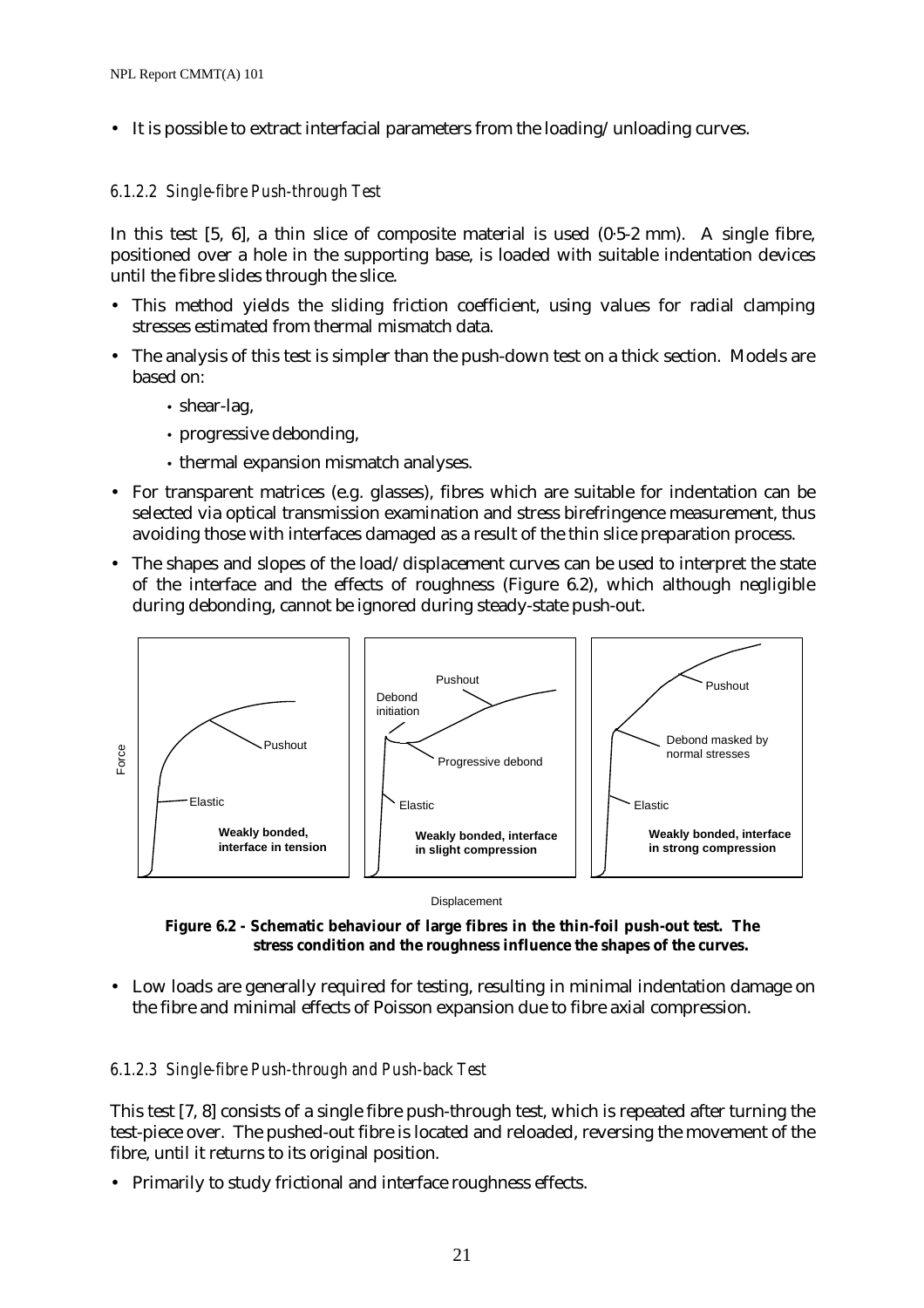- Provides an additional measure of friction coefficient.
- The frictional sliding resistance on reversal is similar to the initial stage.
- A distinct drop in force is noted during push-back when the fibre 're-seats' itself, such that its surface roughness matches that of the matrix.
- There are indications from the test that the initial stages of fibre movement are easier than steady state sliding, probably due to the increasing influence of roughness on movement.
- There is a risk that the interface may wear in the process, although for short sliding distances the effect is likely to be small.

## *6.1.2.4 Fibre Bundle Push-through Test*

Similar to the single fibre push-through, but a bundle of fibres (20-30) are loaded by a flatended pushrod  $[9, 10]$ . The matrix is removed to a suitable distance  $(10 \mu m)$  from the prepared surface of a bulk specimen (1 mm thick) by chemical dissolution, to leave bare fibre ends.

- This technique is applicable only to particular classes of materials where matrix dissolution is possible without compromising fibre or interface integrity.
- An extensometer rod, placed in contact with the lower ends of the fibres to be indented, can be used to measure the fibre displacement directly.
- It should be able to provide an averaging of the push-out forces required to simultaneously move a number of fibres, whilst retaining the appropriate lateral constraint.
- The distance of movement is controlled by the amount of surface removed in preparing the specimen, which can clearly be rather more than the micrometre or two movement possible when indenting from a flat surface.
- The test suffers from matrix cracking and fibre breakage, leading to overestimates of the normal stress.
- Yields greater scatter than the single fibre tests.
- The interfacial properties determined are less in accordance with inferences from bulk mechanical properties than for single fibre tests.
- Blocks of matrix within the indented fibre bundle can fracture and slide with the fibres, reducing the number of sliding interfaces and underestimating frictional effects.
- The unsupported protruding fibre ends can become chipped, especially around the periphery of the push-rod, and consequently they may not behave as intact fibres.
- The radial constraint on one of the fibres within the bundle being pushed is influenced by the fact that neighbours are also being pushed, thus a different data reduction model is required compared to single fibre tests.

#### *6.1.2.5 Slice Compression Test*

This test compresses a thin slice of the test material between one hard and one soft anvil, over an area defined by a rigid push-rod [11, 12]. It is assumed that the differential stiffness of the matrix and fibres leads to a differential movement, resulting in the more compliant matrix being compressed more than the fibres which debond and protrude from the surface.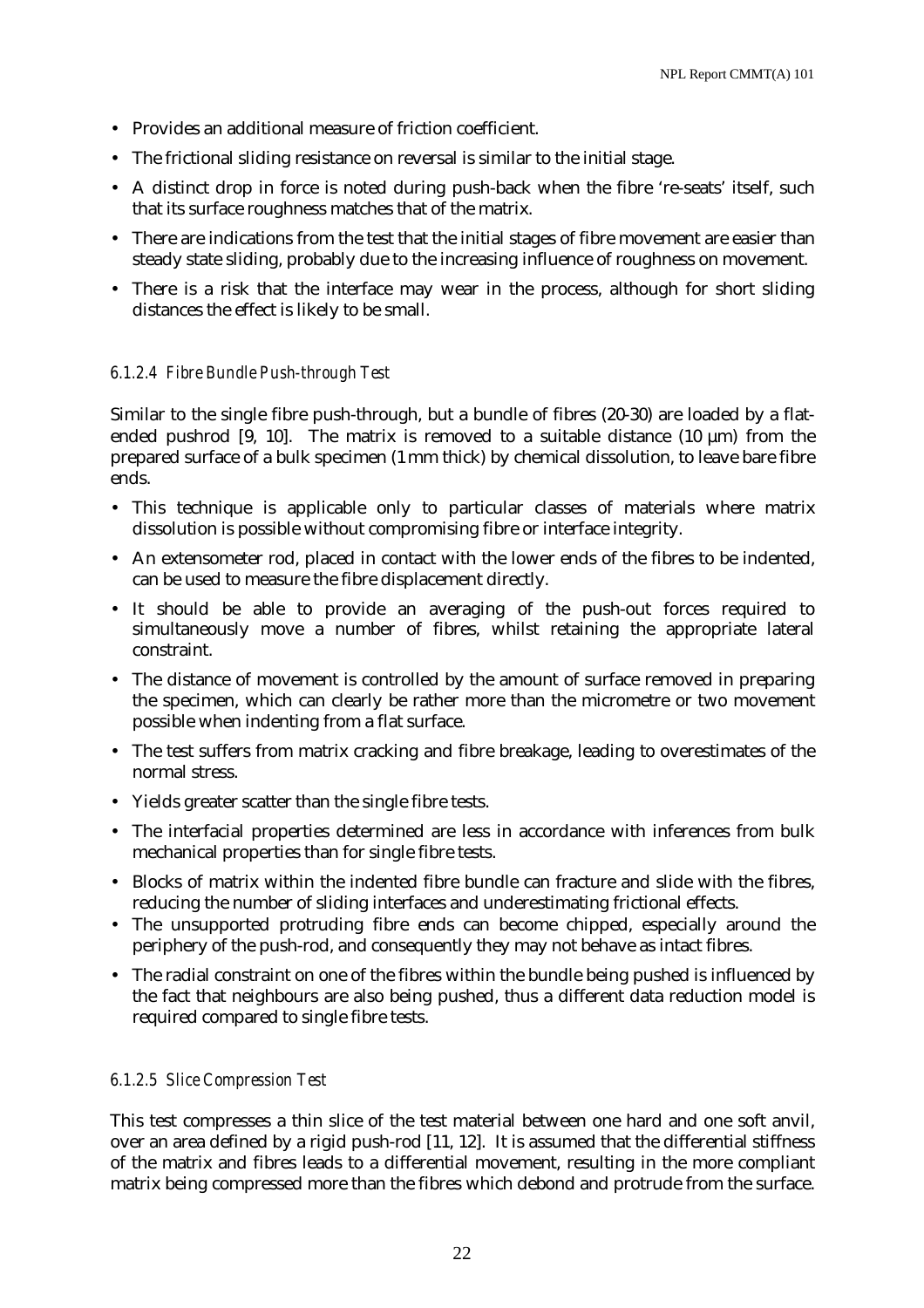The fibres make indentations in the soft anvil, the depth of which is measured after the test using a scanning electron microscope.

- The principle of the test assumes that the top surface of the test piece is uniform, therefore a good starting surface is required.
- The maximum depression of the matrix relative to the fibres at the peak load is replicated in the soft metal anvil and is measured by a suitable surface profilometry method and compared with permanent changes to the specimen surface.
- A simple model is used to analyse the results, assuming that the shear stress at the debonded interface is constant along the interface length:

$$
\tau_i = \frac{R(I - V_f)\sigma_a^2(E_f - E_m)^2}{4\delta_0 E_m E_f E_c}
$$
\n
$$
= \frac{R - \text{ fibre radius}}{\sigma_a - \text{ applied pressure}}
$$
\n
$$
= -\text{Young's modulus of matrix (m),}
$$
\n
$$
\text{fibre (f) and composite (c)}
$$

δ0 - fibre/matrix displacement

- The test requires a very thin slice (a few tens of micrometres thick) of composite.
- High forces are experienced during testing which may influence the lateral elastic constraint, with the unknown influence of spreading of the soft anvil.
- Only the result at peak load is recorded and not the progression of the process.
- The Poisson constraint is lower than in other tests, thus the frictional interface stress may be underestimated.

#### 6.2 CONCLUSIONS

The pull-out test is fraught with a large number of practical difficulties and is seldom used. Consequently, it is necessary to employ compression-type testing to investigate the interface in CMCs. From the various ceramic matrix composite interface tests reviewed, several conclusions can be drawn:

- It is clear that each of the compression test methods imposes different stress conditions on the test sample which differ from those experienced in conventional mechanical testing or in use.
- Differences in the loads required to perform the tests result in different Poisson expansion effects in the fibre, and hence different contributions from radial stresses.
- The thickness of the material, notably the aspect ratio of the fibre being pushed, also plays a role with the effect being worse for multiple rather than single fibre tests.
- The analysis of each test has to be tailored to the explicit test geometry in order to derive appropriate and accurate parameters, ensuring the inclusion of factors such as:
	- test-piece thickness,
	- fibre Poisson effects,
	- lateral composite stiffness.
	- residual thermal stresses,
	- appropriate debond geometry,
	- interface roughness,
	- the load regime in which the tests are performed.
- Results are thus very sensitive to the model used to derive the interface properties.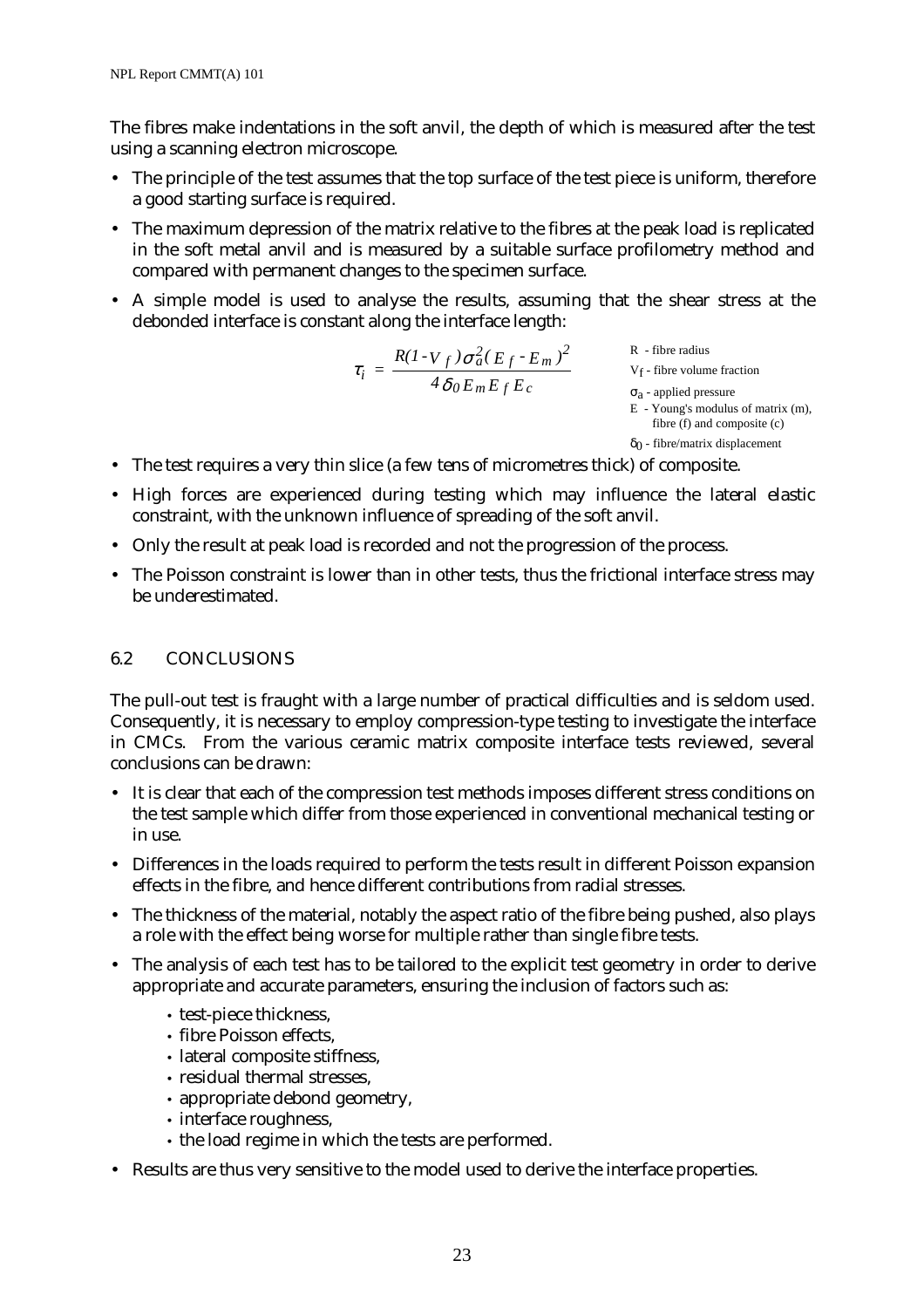• Many of the multitude of models available are not valid generally, or have simplifying assumptions associated with the character of the interface.

The test most likely to give consistent results seems to be the thin-section push-through test. Parameters derived from these tests on thin sections could be useful in screening interface behaviour before fabricating large areas of expensive material for mechanical testing.

#### 6.3 REFERENCES

- 1. U V Deshmukh and T W Coyle, 'Determination of interface strength in glass-SiC composites via single fibre tensile testing', Cer. Eng. Sci. Proc. **9(7-8)**, (1988), 627-634
- 2. A J G Jurewicz, R J Kerans & J Wright, 'The interfacial strengths of coated and uncoated SiC monofilaments embedded in borosilicate glass', Cer. Eng. Sci. Proc*.* **10(7-8)**, (1989), 925-937
- 3. D B Marshall and W C Oliver, 'Measurement of interfacial mechanical properties in fibrereinforced ceramic composites', J. Amer. Ceram. Soc*.* **70(8)**, (1987), 542-548
- 4. A M Daniel and M H Lewis, 'Measurement of interfacial micromechanics in fibre-reinforced ceramic matrix composites', Cer. Eng. Sci. Proc*.* **14(7/8)**, (1993), 131-138
- 5. H L Walls and P D Jero, 'Effect of probe geometry on push-out tests results in some SiC/borosilicate glass composites', Cer. Eng. Sci. Proc*.* **12(7-8)**, (1991), 1115-1126
- 6. R J Kerans, P D Jero, T A Parthasarathy and A Chatterjee, 'Fracture and sliding in the fibre-matrix interface in ceramic composites', Proc. US-Japan Conf. Composite Materials 6th*,* (1993), 253-261
- 7. T A Parthasarathy, D R Barlage, P D Jero and R J Kerans, 'Effect of interfacial roughness parameters on the fibre push-out behaviour of a model composite', J. Amer. Ceram. Soc. **77(12)**, (1994), 3232-3236
- 8. P D Jero, R J Kerans and T A Parthasarathy, 'Effect of interfacial roughness on the friction stress measured during pushout tests', J. Amer. Ceram. Soc*.* **74(11)**, (1991), 2793-2801
- 9. P D Jero, T A Parthasarathy and R J Kerans, 'A comparison of the single and multi-fibre pushout techniques', Cer. Eng. Sci. Proc*.* **14(7-8)**, (1993), 147-156
- 10. L-M Zhou and Y-W Mai, 'Analysis of fibre frictional sliding in fibre bundle pushout test', J. Amer. Ceram. Soc. **77(8)**, (1994), 2076-2080
- 11. D G Brandon, E R Fuller, 'Measurement of interfacial strengths of ceramic composites via an indentation push-out test', Cer. Eng. Sci. Proc*.* **10(7-8)**, (1989), 882
- 12. N Shafry, D G Brandon and M Terasaki, 'Interfacial friction and debond strength of aligned ceramic matrix composites', Euroceramics **3**, (1989), 3.453-3.457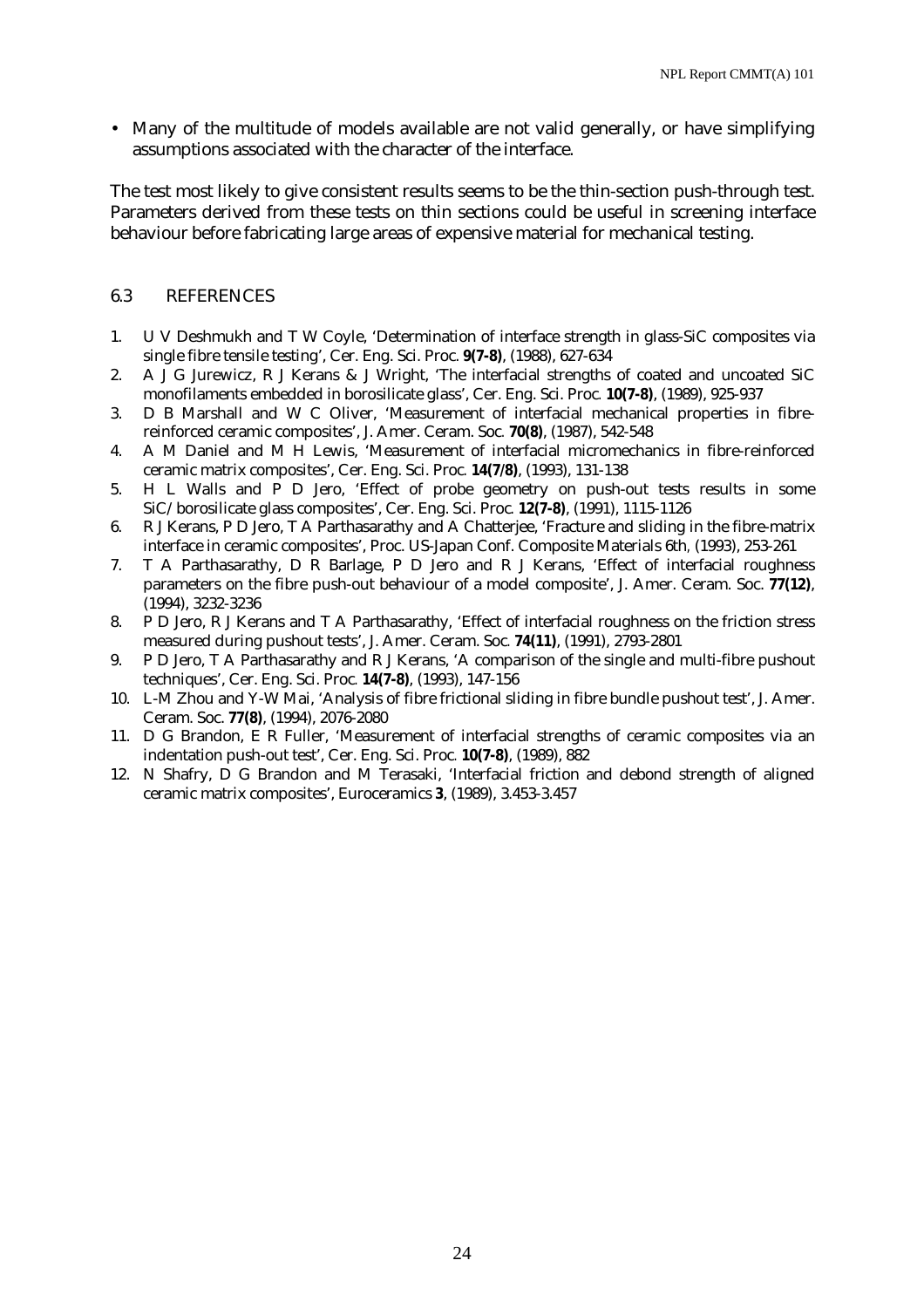## **7 MODELLING ASPECTS**

The properties of the fibre/matrix interface in any fibre reinforced composite material are crucial with regard to the resultant properties of the composite. Various methods of measuring these properties have been developed most of which require the use of a micromechanical model to interpret the results of the experiments in terms of 'interface properties'.

Some of the interface test methods are more suitable for quality control purposes and data obtained from these tests cannot be used for the reliable prediction of composite properties taking account of interface behaviour. The principal reason for this is that, when interpreting the results of measurements to estimate the interfacial 'strength', gross simplifications are made regarding the stress state arising in the interface. In order to achieve the reliable prediction of composite properties from fibre, matrix and interface properties, it is clear that reliable models of interface behaviour must be identified, and that test methods must be used that determine interface properties using these models.

This section will concentrate on identifying suitable models and their association with the various test methods discussed elsewhere in this review.

#### 7.1 DEFINING INTERFACE PROPERTIES

A key problem is defining exactly what is meant by the term 'interface failure'. The following concepts need to be addressed: interface strength, interface fracture energy and surface roughness.

#### 7.1.1 Interface Strength

This is often regarded as being a key parameter characterising the failure of an interface. The term 'strength' implies a critical value of a particular component of stress, but which one?

- (i) For a simple composite having a single fibre perfectly bonded to a surrounding hollow cylinder of matrix; increasing the temperature leads to a uniform tensile radial stress being induced at the fibre/matrix interface until, at some temperature, the interface fails. The interfacial normal stress at this point can be regarded as the interface strength in tension.
- (ii) In many interfacial tests the loading of the interface is dominated by shear deformation. It is often assumed that, at the point of shear dominated interfacial failure a critical stress known as the interfacial shear strength has been reached. Frequently it is assumed that the shear stress on the interface is uniform, enabling the easy calculation of an 'apparent' interfacial shear strength. For all experimental configurations of interface tests the shear stress will not be uniform, so that an assumption of uniformity will introduce errors and lead to interfacial strengths that may not be relevant in other loading situations.

What happens if the interface is subject to combined tensile and shear loading? This is often the case in interfacial test method configurations and for which there are no easy solutions using strength concepts.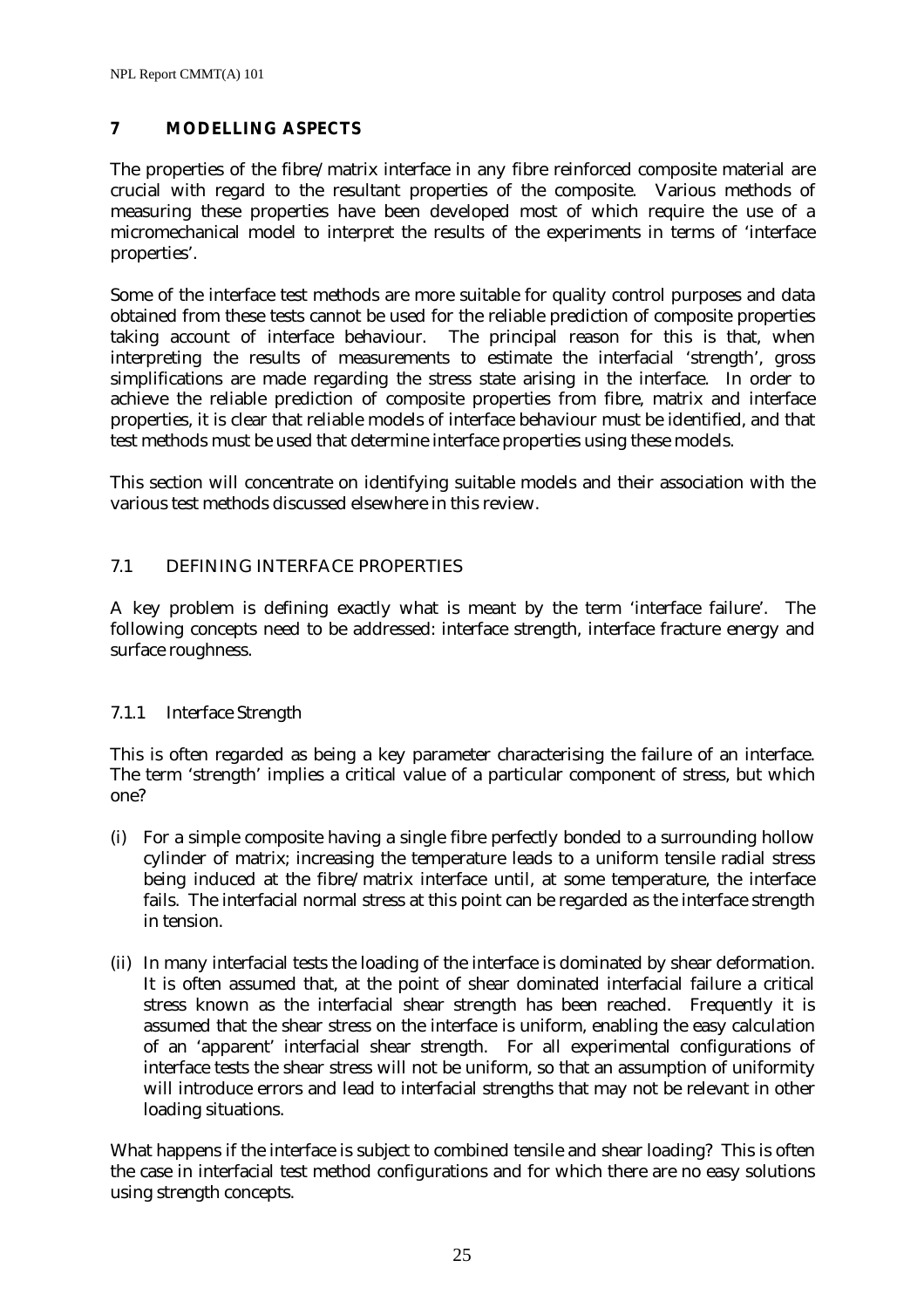## 7.1.2 Interfacial Fracture Energy

Interfacial failure can also be characterised by an interfacial fracture energy that quantifies for degree of bonding between fibre and matrix [1]. This concept is ideal for the consideration of the propagation of a debonded zone in the interface due to progressive axial loading, such as occurs in fibre pull-out tests, and fibre fragmentation tests. This approach balances the energy available from the fibre and matrix, accounting for:

- potential energy introduced by the applied loads,
- energy dissipation due to friction at the interface in the debonded region,
- energy required to overcome cohesive interface forces during the creation of new areas of debonded interface.

This technique solves the problem of taking account of the effects of combined tensile and shear loading of the interface. The difficulty is that it is not clear how the initiation of debonding can be considered. One viable approach is to assume that the interface in a composite either has a distribution of small defects in the form of local debonds, or that a stress singularity promotes fibre/matrix debonding near the singularity at very low loads. Such singularities occur, for example, where fibres enter the matrix in pull-out tests, or where fibre fractures occur in fragmentation tests. The initiation of the growth of the defects is governed by fracture mechanics principles. The initial stages of debond growth may be highly unstable so that a significant portion of the interface suddenly debonds followed by arrest. Subsequent debond growth then requires additional loading. Another difficulty is that debond growth involves mixed mode fracture and frictional effects. For mixed mode fracture, the correct fracture criterion to use is unresolved, most are simply interpolations between the limiting cases of pure mode I and mode II without physical justification.

#### 7.1.3 Fibre Surface Roughness

When an interface debonds so that the fibre and matrix remain in contact, there will clearly be frictional shear tractions acting over the debonded part of the interface. The Coulomb friction law has often been used to model such frictional behaviour [2,3], as well as assuming that the interfacial shear stress has a constant value [4]. Particularly for large diameter fibres where interfaces have been tested using push-through tests, the effects of surface roughness have been shown to be important [5].

#### 7.2 DISCUSSION OF TEST CONFIGURATIONS

#### 7.2.1 Microdrop/Microbond Test

The microdrop test (§ 3.1.3) leads to significant difficulties when interpreting the experimental results.

- It is often assumed that the shear stress is uniform along the entire length of the fibre/matrix interface, even when the interface is perfectly bonded.
- The shear stress is actually highly non-uniform and involves a singularity (infinite value) at the point of fibre entry into the microdrop, close to the loading edges.
- The normal stress can be tensile and infinite at the singularity leading to the development of localised interface debonding at low loads.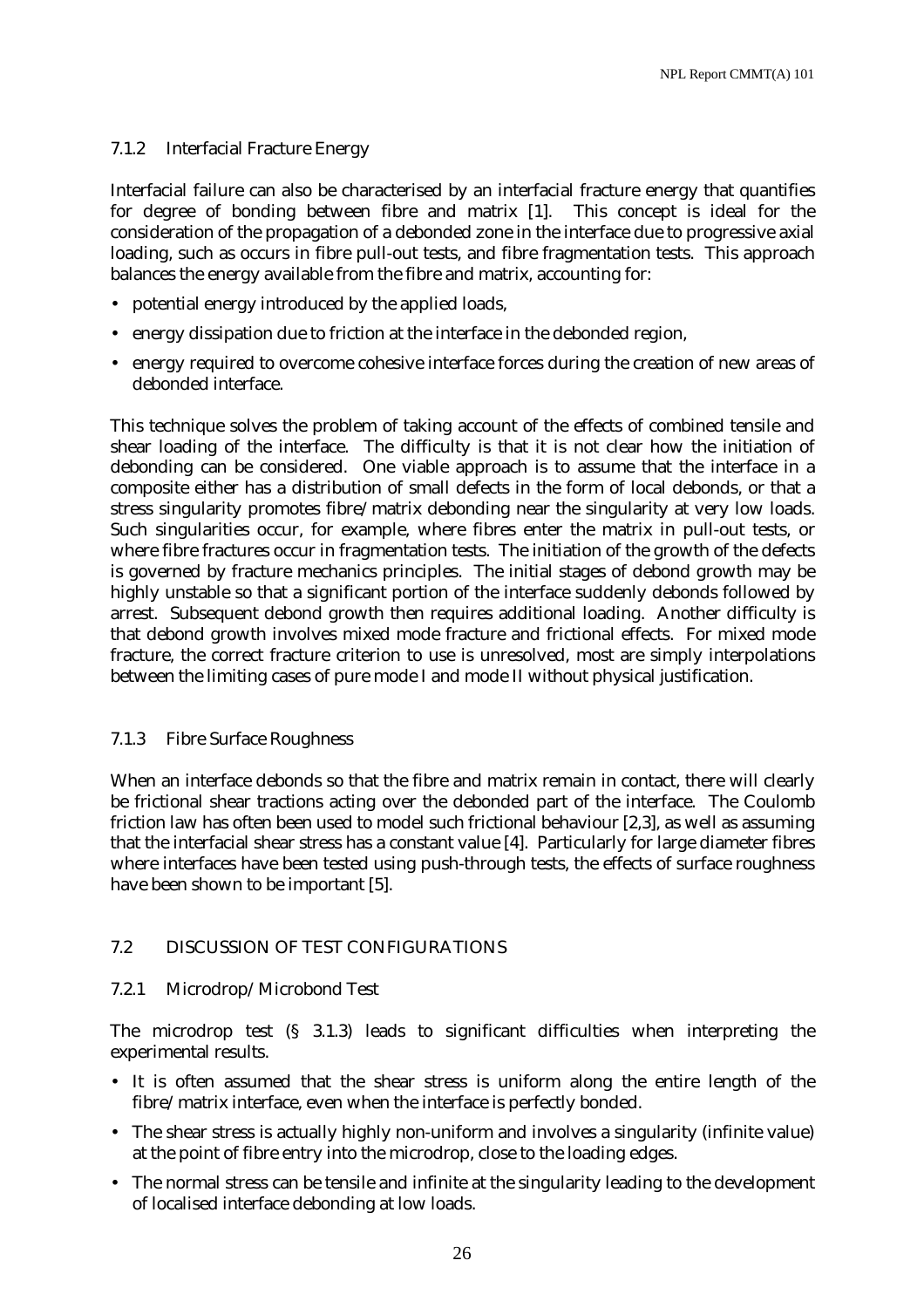- Thermal residual stresses may be sufficient to promote debonding at the singularity prior to testing.
- The application of load using knife edges results in a shear stress which is not only nonuniform along the fibre, but also exhibits an angular variation.
- Complex 3-D stress analysis is needed therefore to interpret the results of the test reliably.
- This problem could be overcome by the use of an axisymmetric loading mechanism.
- The separation of the knife edges and the size and shape of the droplet will vary for each test leading to differing stress distributions, and to different failure stresses.

#### 7.2.2 Fragmentation Tests

The geometry (§ 3.1.1, § 5.2.4) and mode of loading are such that the models used to interpret the results can be assumed to be axisymmetric, due to the large volume of matrix used whose external boundary is remote from the interface itself. A great deal of modelling has been devoted to analysing the stress distribution associated with fibre fractures.

- If the interface is very strong and remains perfectly bonded after the fibre has fractured, the interface shear and normal stresses tend to infinity as the fibre fracture is approached.
- The normal stress, very near the fibre fracture, is again often tensile, promoting the debonding of the interface even for very small applied loads.
- As the axial load is increased, the region of debonding increases as the tip of the debond propagates along the fibre/matrix interface away from the fibre fracture.

The major problem encountered with the technique is the uncertainty regarding the nature of contact between fibre and matrix after the interface has debonded.

- It is often assumed that the interfacial shear stress in the debonded region is uniform, having a value that can be regarded as a material constant. This does not make sense, as the value of the shear stress is highly likely to be dependent upon the local normal stresses as would occur for frictional effects. The thermal residual stresses can in some situations increase the value of the normal stress acting on the interface because of clamping effects arising from thermal expansion mismatch between fibre and matrix. Another problem is the non-zero interfacial shear stress value predicted at the fibre fracture position, which is physically impossible when it must have a zero value at the broken fibre surface. This situation can only be modelled if a suitable type of singularity is allowed to exist in the interface at the point of fibre fracture. Such an approach does not seem to have been used in the modelling field.
- (ii) An alternative modelling method assumes that stress transfer in the debonded region is governed by a friction law that is sometimes modified to take account of surface roughness effects. The advantage of this approach is that it allows the interfacial shear stress to tend to zero as the fibre fracture is approached (so that the fibre fracture surface is stress free as required) and leads to a non-uniform interfacial shear stress that is affected by the degree of fibre clamping arising from thermal expansion mismatch effects. The Coulomb friction law is often assumed, introducing a friction coefficient that characterises interface behaviour. This, however, leads to the problem of determining its value from the results of fragmentation experiments.

As fragmentation tests proceed, the fibre successively fractures at points which are well removed from each other. As the crack density increases the cracks begin to interact, leading to a situation where it becomes more difficult for further fibre fractures to occur (saturation).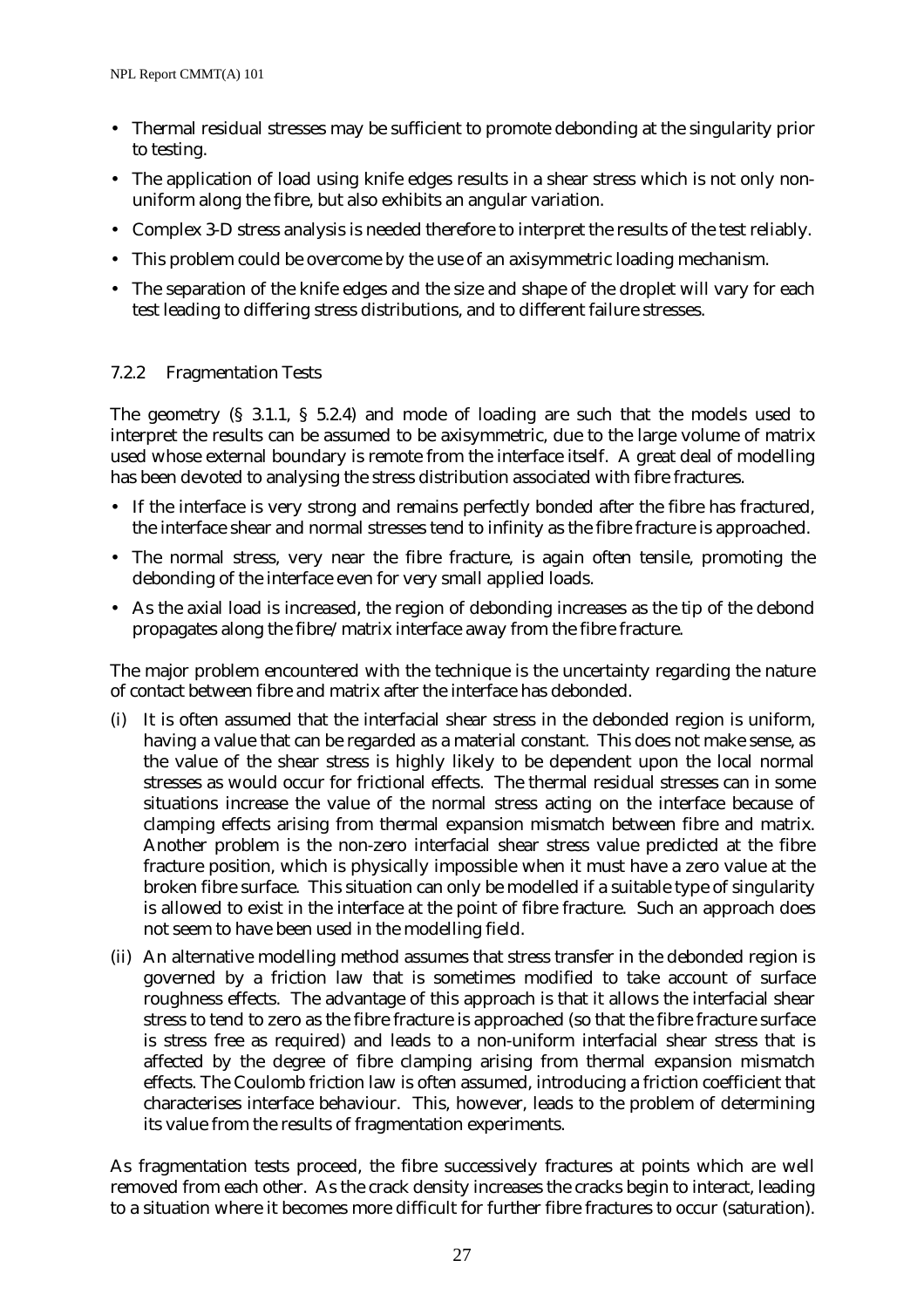Very few models are capable of accurately accounting for such interaction effects. The popular constant interfacial shear stress model is often used to predict the onset of saturation, allowing the interfacial shear strength to be determined from the fracture spacings. The problem with this approach is that the model of stress transfer on which it is based is far too approximate for there to be confidence in the methodology.

## *7.2.2.1 Fibre Fracture*

The fragmentation test is the only interface test that involves fibre fracture. It is useful to consider in more detail the modelling of fibre fracture and its effect on the behaviour of interface debonding. The strength of fibres can be subject to significant scatter (see NPL Report CMMT(A) 95 for review of statistical methods).

Consider an idealised fragmentation test where a single fibre is embedded in matrix material which is assumed to have the form of a cylindrical tube surrounding the fibre which is perfectly bonded to the matrix at all points on the interface. The concentric cylinder system is loaded axially and can be subject to thermal residual stresses. There are two distinct ways of approaching the prediction of the initiation of a fibre fracture which lead to differing estimates for the stress at which a fibre fracture will initiate.

- (i) One approach assumes that the fibre/matrix interface remains intact during axial loading, thus at the point of fibre failure the tractions and displacements are continuous at all points on the interface. Immediately following fibre fracture the system responds elastically and an equilibrium stress field arises that can be predicted by solving the elasticity problem. The fibre fracture event is controlled by an energy balance where the energy required to form the crack in the fibre (characterised by a suitable fracture energy) is balanced by an availability of energy arising from a change in the elastic stored energy and the work done by the applied tractions. Using a multiple cylinder representation for the fibre and matrix it is possible to solve the elasticity problem very accurately [6]. A characteristic of the stress distribution is that the stress field is singular at the location of the intersection of the fibre break and the fibre/matrix interface. The radial stress is usually tensile and this will lead directly to the initiation of debonding along the interface, and eventually an equilibrium configuration will be achieved.
- (ii) The second approach considers that fibre fracture and interface debonding occur simultaneously, thus the energy availability is calculated from the energy difference between the state of the system just before fracture with the equilibrium state that arises following fibre fracture including the fibre/matrix debonding. When performing such calculations account must be taken of the energy required to debond the fibre/matrix interface and the energy dissipated by friction within the debond zone. The final equilibrium state may be difficult to determine as dynamic effects in the form of stress waves may lead to more than one fibre fracture at a given load, and to stick/slip friction effects occurring in the debonded zones of the interface.

#### *7.2.2.2 Laser Raman Test*

The laser Raman testing technique offers an opportunity of measuring the axial strain distributions in fibres having non-uniform axial stress distributions directly. It can distinguish between the perfectly bonded and debonded regions of an interface, and can be used to validate stress transfer models. It has often been used to infer values for the axial stress in the fibre and the shear stress in the interface. The problem with this inference is that the axial stress distribution is calculated from the measured axial strain by making use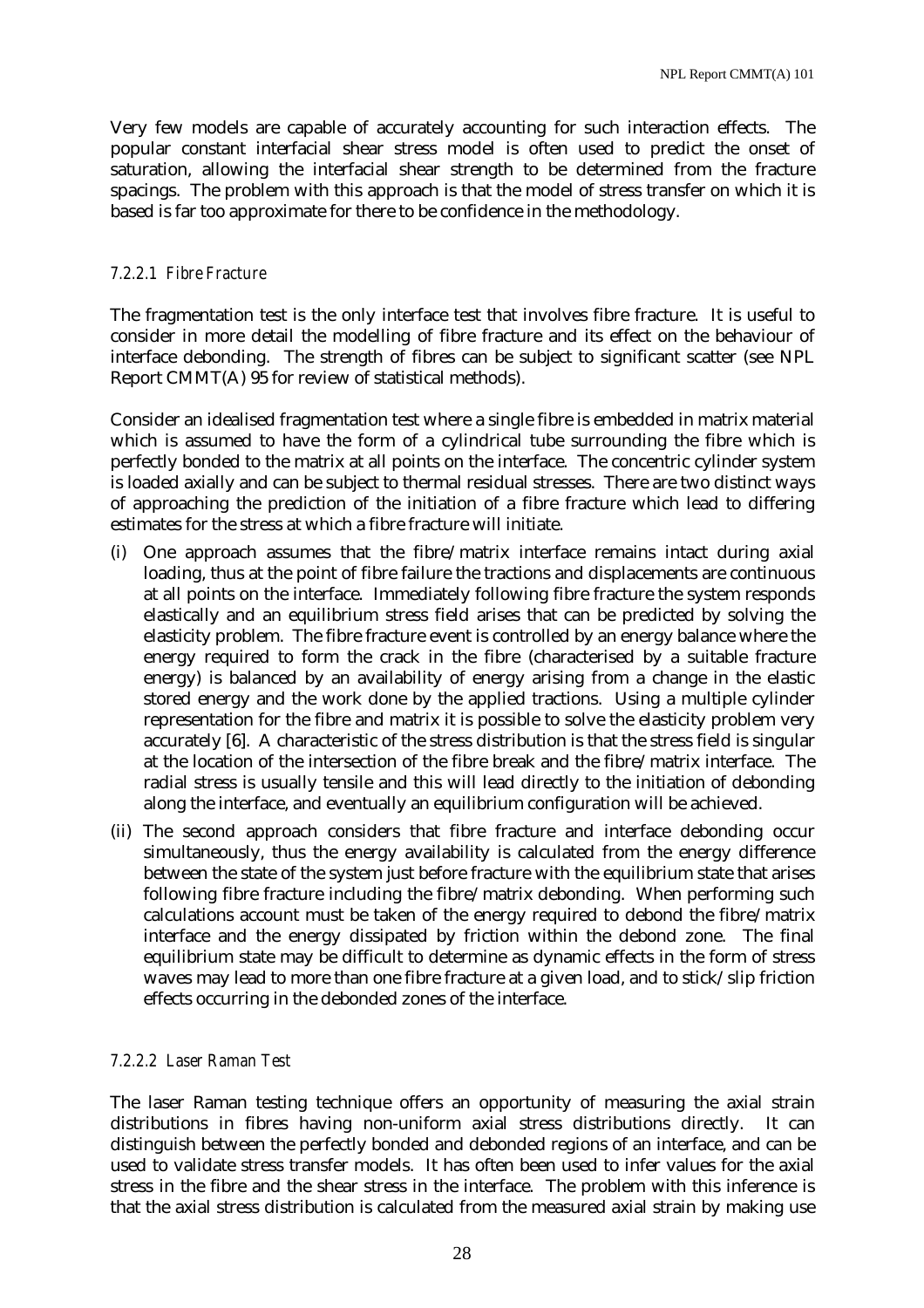of the stress-strain relation for the axial strain in terms of stress. This relation involves transverse stresses, which are not measured by the technique. These terms are usually ignored which is equivalent to assuming that the Poisson's ratios for the fibre are zero. Using this inaccurate value for the axial stress in the fibre, the force balance equation is then used to infer the corresponding interfacial shear stress distribution. These stress distributions are thus subject to unquantified error. A more reliable interpretation technique needs to be developed, based on a more accurate method of analysis.

#### 7.2.3 Pull-out Tests

The fibre pull-out test (§ 3.1.2, § 5.2.1, § 6.1.1) shares most of the features described for fragmentation tests. The same type of stress transfer models are used and the only major difference concerns the nature of the boundary conditions that must be applied. There are, however, two additional problems that arise from the use of the pull-out test leading to difficulties when attempting to interpret the results using an accurate stress transfer model:

- the variability that arises because the fibre direction is not normal to the loading direction leading to bending effects and angular variations in the interfacial shear stress distribution,
- the geometry of the specimen (especially the shape and size of the matrix into which the fibre end is placed, and the embedded length of fibre) will affect the results.

#### 7.2.4 Indentation Tests

This technique (§ 3.1.4, § 5.2.2, § 6.1.2) is a variant of the pull-out test and the same stress transfer models can be used to interpret the experimental measurements.

- It is important that the tip of the indenter is located at the centre of the fibre at the point of first contact so that an axisymmetric stress field results.
- A difficulty is that the sharp tip of the indenter leads to local stress concentrations that will have an effect on the interfacial stress distribution near the point of indentation.
- The prediction of the shear stress distribution requires the use of finite element analysis as the nature of such stress concentrations is beyond the capabilities of analytical modelling.
- Stress concentrations will arise if flat-ended cylindrical punches are used, unless the diameter corresponds to that of the fibre.
- Some indentation tests have been carried out on thin slices of unidirectional composites, having a relatively large fibre diameter (especially for metal and ceramic composites), where the proximity of the free surfaces of the slices leads to a modified stress field.

#### 7.3 CONCLUSIONS

Several important conclusions can be drawn from the review of interface modelling:

• Most methods currently used to interpret the results of interface tests are based on very simplistic stress analysis models that can at best lead only to nominal values for the interface properties. Such interface data cannot be expected to show consistency when comparing results from different types of test. In addition, such data cannot be expected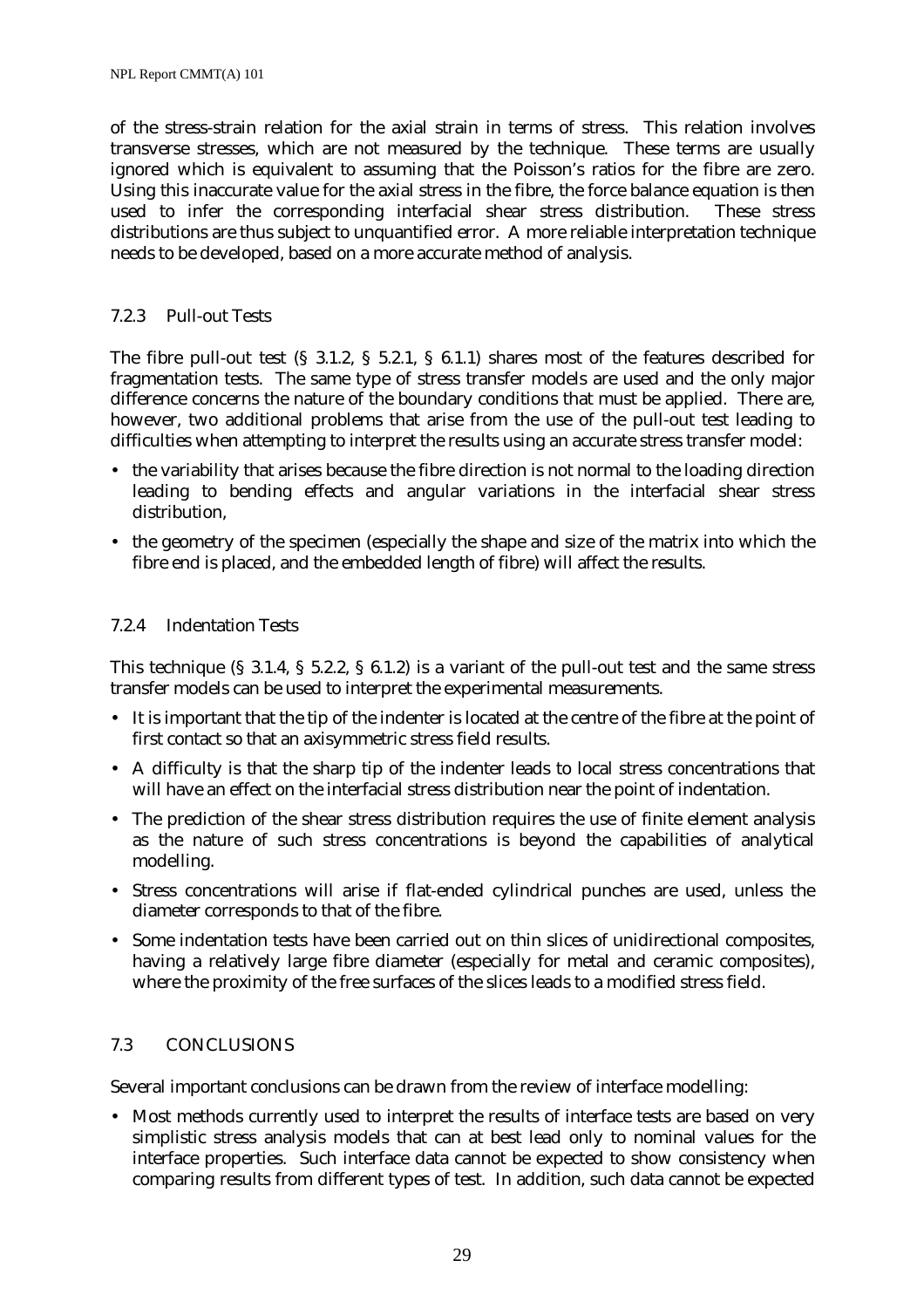to be useful when attempting to predict the behaviour of the fibre/matrix interfaces within a typical composite material.

- The fragmentation test is the only technique that involves fibre fracture. The energy released during such fracture processes is such that dynamic effects may be important where stress waves may initiate more than one fracture at a given load, and lead to stickslip processes within the interface debonding zone.
- Interface performance is best characterised by the consideration of interfacial fracture energies rather than interfacial strength. The issue of mixed mode loading arises and requires thorough investigation as currently used criteria for predicting mixed mode interface failure are empirical.
- Modelling stress transfer during interfacial failure needs to be accurate if the results of the tests are to have potential for use in predictions of behaviour in other situations, e.g. in a composite, or when analysing the results of different types of interface test method. Accurate analysis is best achieved by using axisymmetric uncomplicated test geometries.
- Interfacial behaviour is significantly affected by frictional contact between fibre and matrix in the region of debonding. Currently, there appears to be a problem of determining the correct friction coefficient when using models that are known to be accurate. Surface roughness effects need to be considered when developing models of frictional stress transfer.

## 7.4 REFERENCES

- 1. W Beckert and B Lauke, 'Finite element calculation of energy release rate for single fibre pull-out test', Computational Mat. Sci. **5**, (1996), 1-11
- 2. L N McCartney, 'New theoretical model of stress transfer between fibre and matrix in a uniaxially fibre reinforced composite', Proc. R. Soc. London. **A425**, (1989), 215-244
- 3. J W Hutchinson and H M Jensen, 'Models of fibre debonding and pull-out in brittle composites with friction', Mech. of Mater. **9**, (1990), 139-163
- 4. J Aveston, G A Cooper and A Kelly, 'Single and multiple fracture', Proc. of Conf. 'The properties of fibre composites', National Physical Laboratory, (1971), 15-26, IPC Science and Technology, Guildford, Surrey
- 5. T A Parthasarathy, D R Barlage, P D Jero and R J Kerans, 'Effect of interfacial roughness parameters on the fibre pushout behaviour of a model composite', J. Am. Ceram. Soc. **77**, (1994) 3232-3236
- 6. L N McCartney, 'Stress transfer mechanics for systems of transverse isotropic concentric cylinders, I - Basic theory', NPL Report CMMT(A)12, in preparation

#### FURTHER READING

- 1. J A Nairn, 'A Bessel function analysis of stress transfer from the matrix to the fibre through an imperfect interface: application to the fragmentation test', Proc. 25<sup>th</sup> Israel Conf. on Mech. Engng., Haifa, Israel, (1994)
- 2. Z Hashin, 'Thermoelastic properties of fibre composites with imperfect interface', Mech. of Mater. **8**, (1990), 333
- 3. N J Pagano, 'Axisymmetric micromechanical stress fields in composites', Proc. IUTAM Symposium on Local Mechanics Concepts for Composite Material Systems, Virginia, (1992), 1-26
- 4. J Sheer and J A Nairn, 'A comparison of several fracture mechanics methods for measuring interfacial toughness with microbond tests', J. Adhesion, **55**, (1995), 45-68
- 5. J Singletary, B Lauke and W Beckert, 'Examination of fundamental assumptions of analytical modelling of fibre pull-out test', Mech. Comp. Mater. Struct. **4**, (1997), 95-112
- 6. D Tripathi, F Chen and F R Jones, 'The effect of matrix plasticity on the stress fields in a single filament composite and the value of interfacial shear strength obtained from the fragmentation test' Proc. R. Soc. Lond. **452**, (1996), 621-653